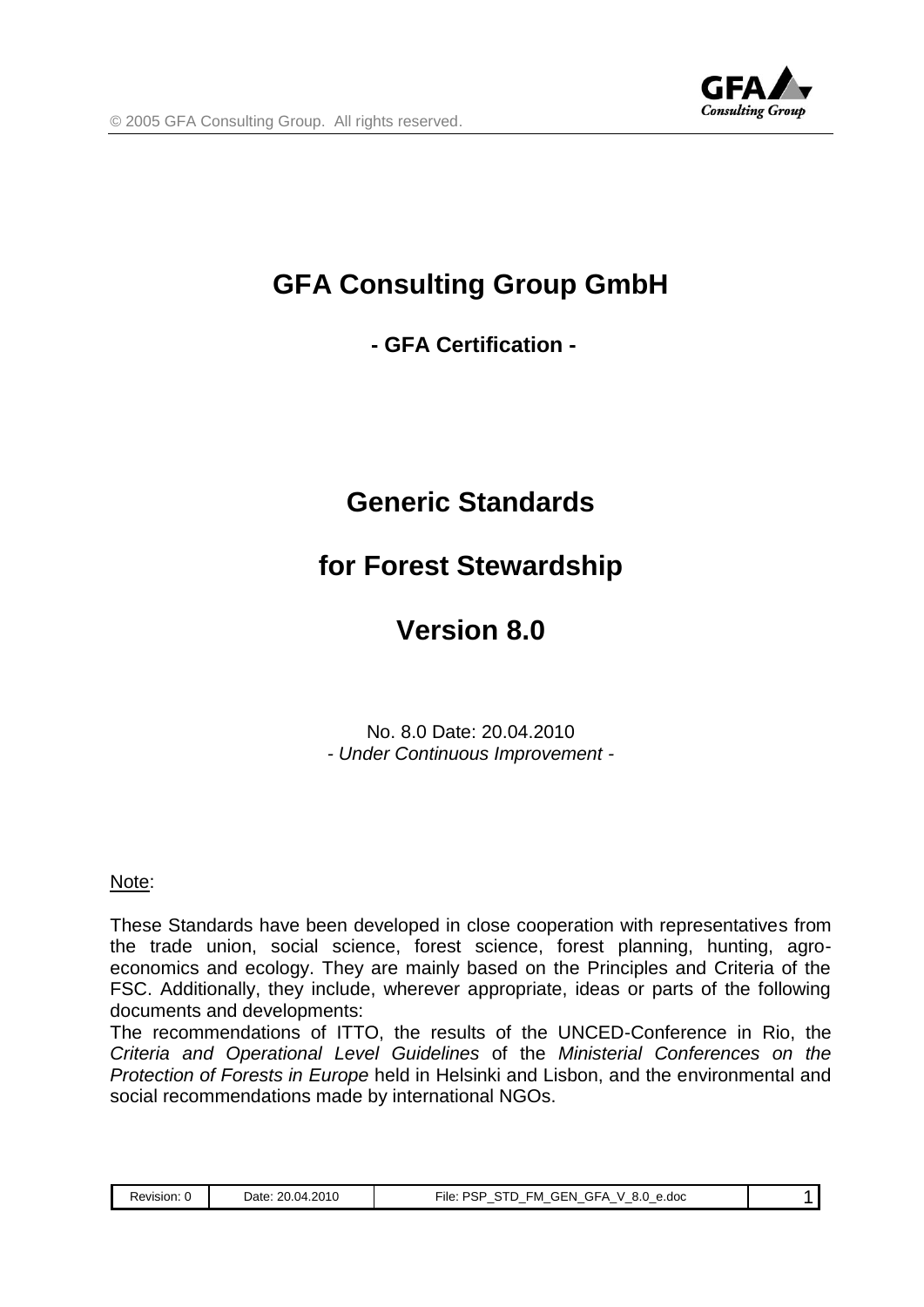

## **Introduction**

Responsible forest management (i. e. based on the current state of knowledge) comprises all those direct and indirect measures of protection, tending and utilization of forests which ensure their permanent conservation. Responsible forest management maintains the natural plasticity and diversity of life forms which enable forests to evolve and provide human benefits through their ecological, economic, social and cultural functions in perpetuity.

Certification of forest management means the evaluation of the quality of the actual forest management with respect to economic, social and environmental responsibility and assessing it against defined and recognized standards.

Prerequisites for the evaluation of the quality of forest management are, therefore, the existence of standards that serve as a basis and as a tool for comparison and the existence of a standardized process to execute the evaluation. The process must be as objective and transparent as possible.

Decisions on the assessment criteria for well-managed forests are critical. Generic criteria have to be adapted for, at least, different major forest areas in the tropical, temperate and boreal latitudinal zones. Criteria need to be supplemented by verifiable qualitative and quantitative indicators, which themselves need to be defined at the regional or local level. These indicators will be compiled in individual country-specific checklists to facilitate office audits and field inspections.

A complete assessment of responsible forest management must also take account of the country-specific framework conditions at the national and other administrative levels.

The situation at each level affects the feasibility of regulated forest management. There should be consistency and transparency in the expression of the political, administrative, economic, ecological, social and cultural conditions within which a forest management unit operates. An evaluation of forest management should take into account the circumstances at all levels, from the international to the operational However, the decision for or against certification is solely based on the findings at the operational level.

The focus of the evaluation of the quality of forest management should be on the forest management unit, i.e. the operational level. At this level, forest policy and administrative guidelines must be integrated into practical forest management.

The assessment of forest management at the operational level considers the following five aspects:

- Legal, political and administrative aspects
- Technical aspects of planning and implementation
- Economic aspects
- Social and cultural aspects
- Ecological aspects

The field inspection should determine the adequacy of the existing planning, implementation and control mechanisms to orient forest management towards sustainability. This inspection should check and evaluate the management practices which affect the areas and structures of

| пг<br>. T I<br>$\cdot$<br>. .<br>$\overline{\phantom{a}}$<br>$-$<br>-<br>$-$<br>--<br>$\overline{\phantom{a}}$<br>.<br>$\overline{\phantom{a}}$<br>_____<br>.<br>. . | !VISION | 2010<br>04<br>)ate | ---<br>יים ב<br>e.doc<br>٠ıle<br>∹⊢N<br>∼M |  |
|----------------------------------------------------------------------------------------------------------------------------------------------------------------------|---------|--------------------|--------------------------------------------|--|
|----------------------------------------------------------------------------------------------------------------------------------------------------------------------|---------|--------------------|--------------------------------------------|--|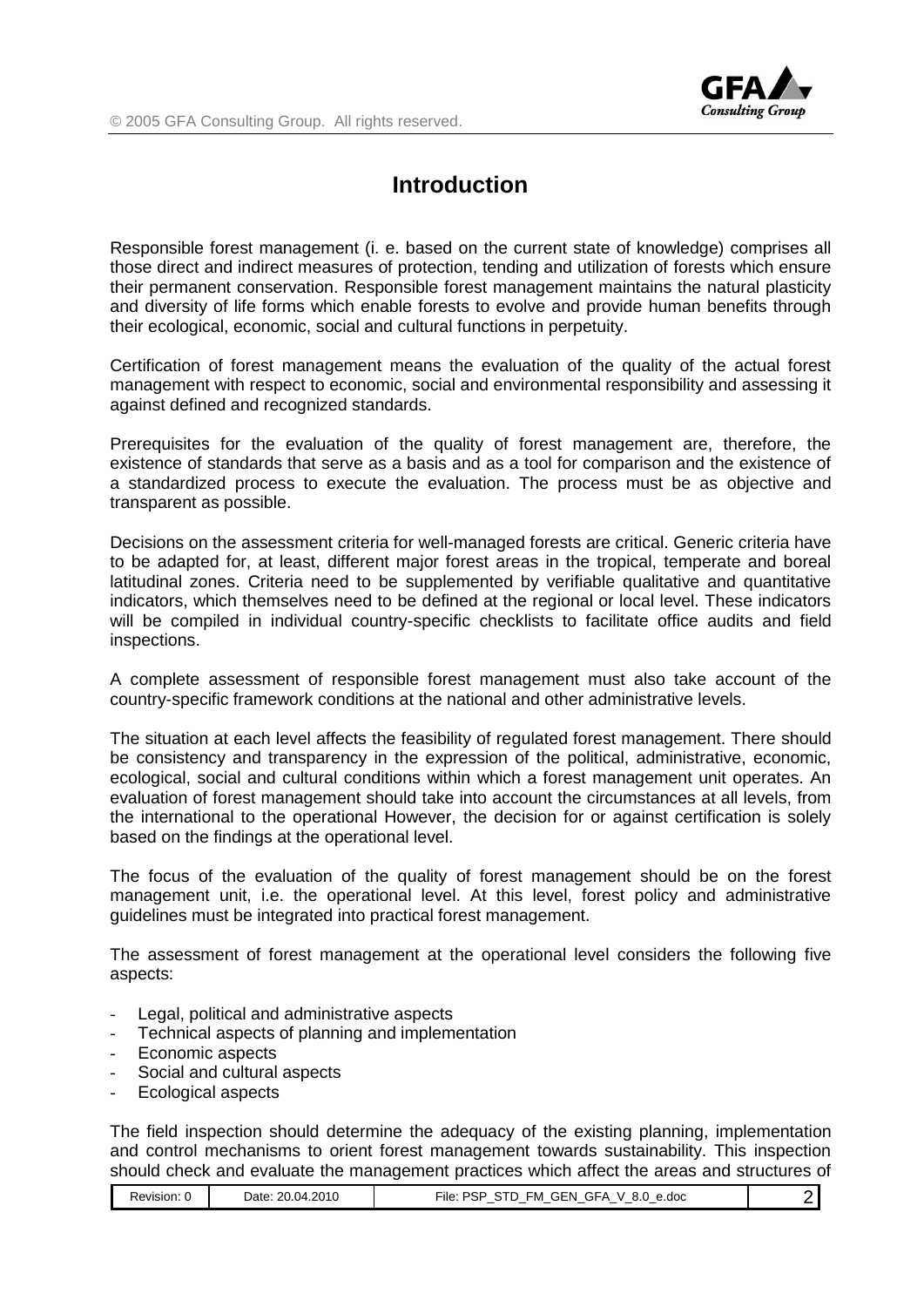

stands, the methods of log extraction and log transport, as well as the silvicultural-ecological stand condition following harvesting.

The following standards have been prepared to allow for adaptation to local circumstances while maintaining applicability to a wide range of forest situations. The standards assume that there is (i) a forest owner, (ii) a normative authority, and (iii) a forest manager. In many countries these will be expressed, respectively, as the nation (represented by the government), the national forest service, and a management company, licensee or concessionaire. However, legally recognized owners may also be municipal authorities or local communities, while forest managers may be the national forest service itself or a specialized private sector company or a public-interest non-governmental organization.

## **History of versions:**

Versions 1 - 3

Early internal drafts of generic fm standard.

Version 4.0

First official version of generic fm standard submitted for FSC accreditation

Version 5.0

Revision of criteria and indicators based on pre-accreditation FSC conditions.

Version 5.1

According to the decision by FSC, the structure of the current version of the GFA Standards strictly follows the structure of the FSC Principles and Criteria (FSC Doc. 1.2, Jan 1999).

Version 6.0

Major revision at indicator-level by E. Schmidt and H.J. Droste on the basis of gained experiences.

Version 6.1

Minor corrections by H.J. Droste.

Version 7.0

Corrections by C. Huljus & T. Specht

Version 8.0

Major revision at indicator-level by Gerhard Kuske on the base of gained experience and under consideration of other Generic FSC Standards

## **Definitions:**

**Standards:** General definition: documented agreements containing technical specifications or other precise criteria to be used consistently as rules, guidelines or definitions of characteristics, to ensure that materials, products, processes and services are fit for their purpose [Upton and Bass]. As applied to forestry: norms or procedures, e.g., as used by certification bodies in their evaluation of the implementation by an applicant of the Forest Stewardship Standards or chain of custody procedures.

**Principle:** An essential rule or element of forest stewardship (in the context of FSC certification).

**Criterion (pl. criteria)**: a category of conditions or processes by which responsible forest management can be assessed: A criterion is characterized by a set of related indicators which are monitored periodically to assess change [The Montreal Process]; a means of judging

| <b></b><br>.2010<br>21<br>יזר<br>⊢ıle.<br>evision<br>e.doc<br>GHN<br>ے 10<br>۱Δ<br>۰M<br>---<br>יה<br>ור<br>.<br>$\cdot\cdot\cdot$<br>-<br>-<br>$-$<br>$-$<br>$\overline{\phantom{a}}$<br>$\overline{\phantom{a}}$<br>-<br>.<br>__<br>$\sim$<br>. |  |
|---------------------------------------------------------------------------------------------------------------------------------------------------------------------------------------------------------------------------------------------------|--|
|---------------------------------------------------------------------------------------------------------------------------------------------------------------------------------------------------------------------------------------------------|--|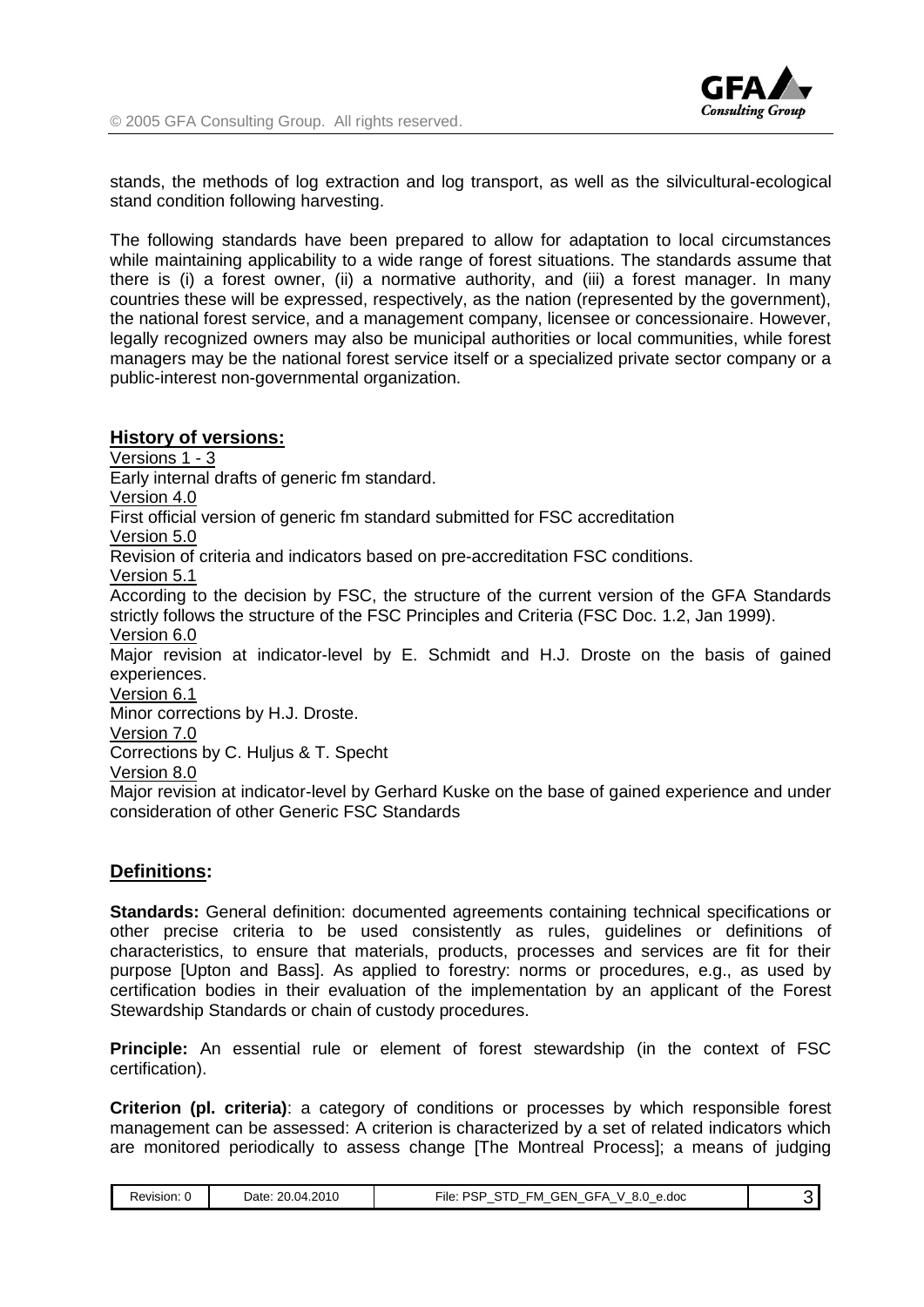

whether or not a Principle (of Forest Management) has been fulfilled [FSC Board approved version of Principle 10: Plantations].

**Indicator**: a direct or indirect measurable variable used to report on the status or trend of a criterion; distinct from objective [adapted from Canadian Forest Service, C&I pamphlet]; a measure (measurement) of an aspect of the criterion: A quantitative or qualitative variable which can be measured or described and which when observed periodically demonstrates trends [The Montreal Process].

| Revision: | 4.2010<br>20.04<br>Date | $\sim$ $-$<br>GEN<br>⊇SP<br>™ile.<br>e.doc<br>.-M<br>⊬∸ان<br>. .<br>u.<br>-<br>-<br>$\overline{\phantom{a}}$<br>$\overline{\phantom{a}}$ |  |
|-----------|-------------------------|------------------------------------------------------------------------------------------------------------------------------------------|--|
|-----------|-------------------------|------------------------------------------------------------------------------------------------------------------------------------------|--|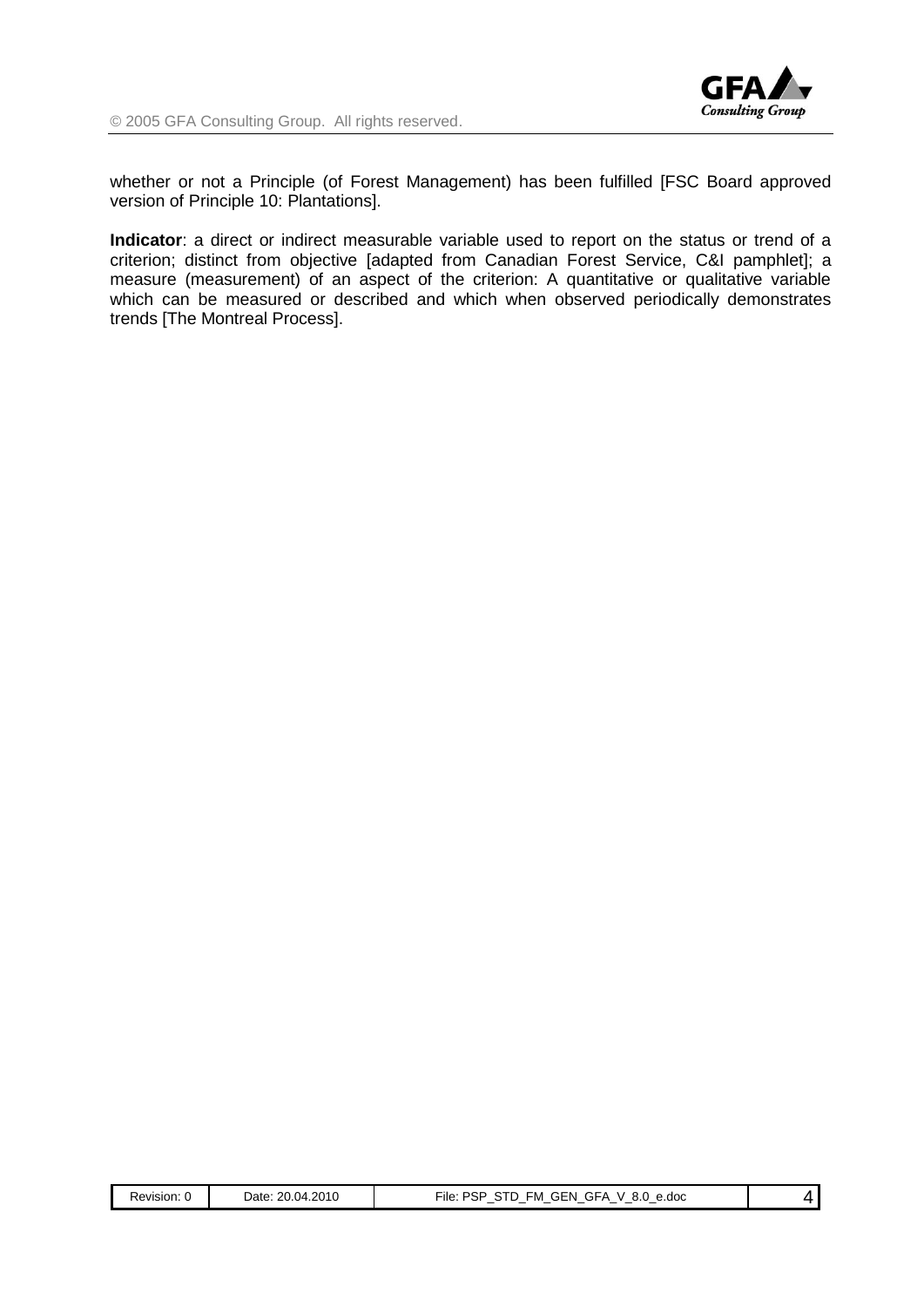

#### **PRINCIPLE #1: COMPLIANCE WITH LAWS AND FSC PRINCIPLES Forest management shall respect all applicable laws of the country in which they occur, and international treaties and agreements to which the country is a signatory, and comply with all FSC Principles and Criteria.**

**Criterion 1.1** Forest management shall respect all national and local laws and administrative requirements.

*Indicators:*

- *1.1.1 There is no evidence of non-compliance with all applicable national and local laws and administrative requirements.*
- *1.1.2 Responsible personnel demonstrate awareness of with the legal context in which they operate as well as relevant codes of practise, guidelines or agreements.*
- *1.1.3 Conflicts with laws or guidelines are documented and countermeasures have been developed.*

*Criterion* **1.2** All applicable and legally prescribed fees, royalties, taxes and other charges shall be paid.

*Indicator:*

*1.2.1 There is evidence that all required fees etc. have been paid by the forest Operation.*

**Criterion 1.3** In signatory countries, the provisions of all binding international agreements such as CITES, ILO Conventions, ITTA, and Convention on Biological Diversity, shall be respected.

*Indicators:*

- *1.3.1 Forest managers respect CITIES provisions, ITTA and the Convention on Biological Diversity.*
- *1.3.2 Forest managers respect ILO provisions appropriate to their region. Implementation of the following ILO conventions is a minimum requirement for certification: 29, 87, 97, 98, 100, 105, 111, 131, 138, 141, 142, 143, 155, 169, 182, ILO Code of Practice on Safety and Health in Forest Work,Recommendation 135, Minimum Wage Fixing Recommendation, 1970 (SLIMF: Forest managers are aware of and have implemented controls to ensure continuing compliance with national legislation relating to labour matters).*

**Criterion 1.4** Conflicts between laws, regulations and the FSC Principles and Criteria shall be evaluated for the purposes of certification, on a case by case basis, by the certifiers and the involved or affected parties.

*Indicators:*

- *1.4.1 Conflicts between laws, regulations and the FSC Principles and Criteria are documented and are reported to the certification body.*
- *1.4.2 There is evidence that the FME is actively trying to solve identified conflicts*

**Criterion 1.5** Forest management areas should be protected from illegal harvesting, settlement and other unauthorized activities. *Indicators:*

- *1.5.1 A system to identify and monitor illegal or unauthorized activities is in place and implemented.*
- *1.5.2 Appropriate protective measures (e.g. signs, special personnel) to avoid occurrence of unauthorised activities are in place and implemented.*

| Revision: | 4.2010<br>20.04.<br>Date | $- \cdot \cdot$<br>יסנ<br>e.doc<br>·ıle<br>GEN<br>-M<br>$\mathbf{r}$<br><br>u٣<br>$\sim$<br>$\mathbf{v}$<br>o.u<br>۱ ت<br>اد<br>$-$<br>$\overline{\phantom{a}}$<br>$\overline{\phantom{a}}$<br>$\overline{\phantom{a}}$<br>$\overline{\phantom{a}}$<br>$\overline{\phantom{a}}$<br>$\overline{\phantom{a}}$ |  |  |
|-----------|--------------------------|-------------------------------------------------------------------------------------------------------------------------------------------------------------------------------------------------------------------------------------------------------------------------------------------------------------|--|--|
|-----------|--------------------------|-------------------------------------------------------------------------------------------------------------------------------------------------------------------------------------------------------------------------------------------------------------------------------------------------------------|--|--|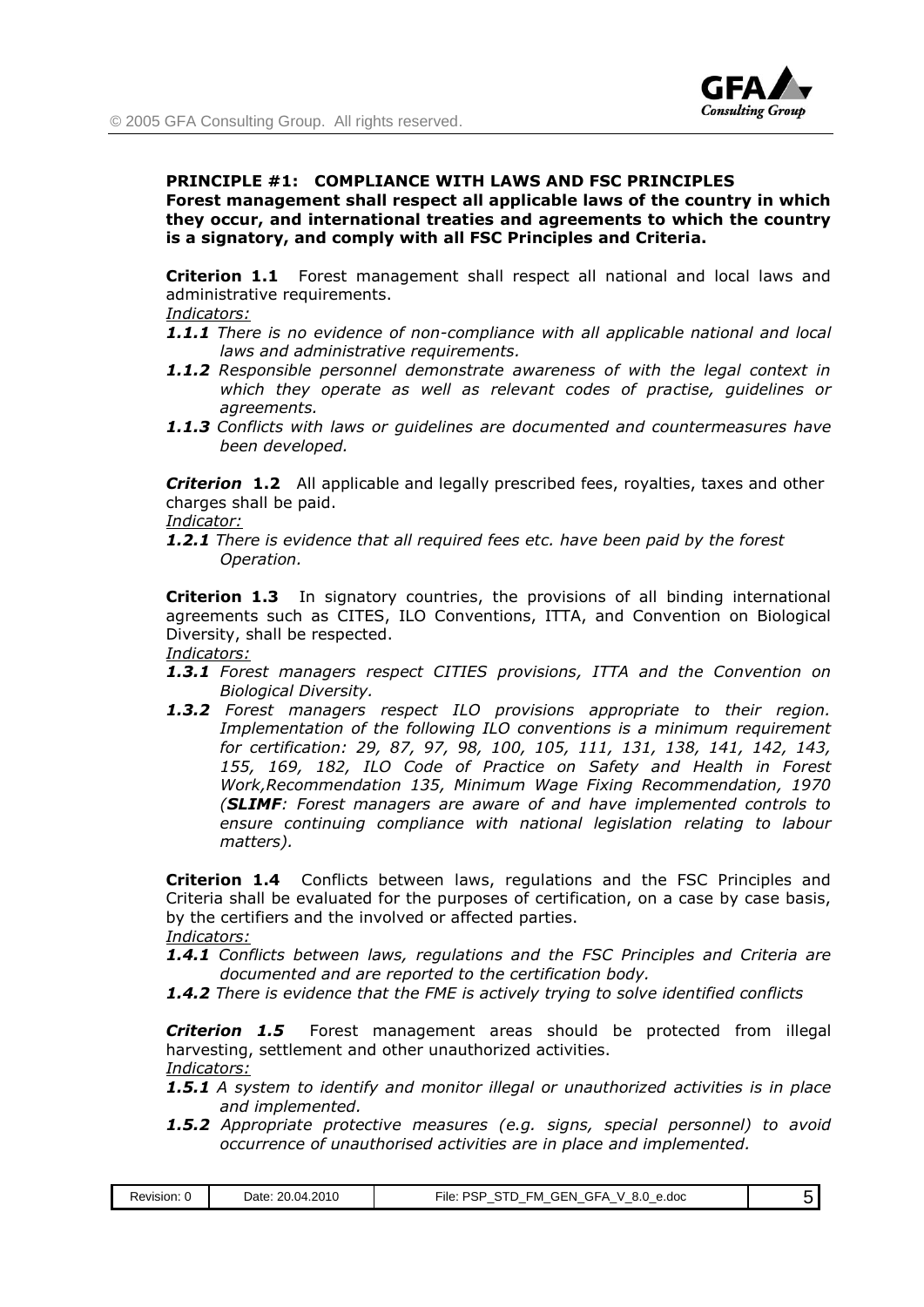

**Criterion 1.6** Forest managers shall demonstrate a long-term commitment to adhere to the FSC Principles and Criteria. *Indicators:*

- *1.6.1 An appropriate statement is included in the official documents of the forest enterprise or the forest service committing the organization to adhere to the FSC certification standards on the forest under assessment. For large operations (>10.000 ha), the FME shall have a publicly available policy.*
- *1.6.2 Where the owner/Manager has some responsibility for forest lands not included in the scope of certification, there shall be a clear long term commitment to managing all forest according to FSC P&C. Prior to certification these forests shall comply with the latest FSC policy on partial certification.*

| 4.2010<br>20.04<br><b>PSP</b><br>GEN<br>GFA<br>۰M<br>e.doc<br>⊃ate<br>Revision:<br>te.⊦<br>$\mathbf{v}$<br>ن ۱۱ د.<br>- 12<br>-<br>.<br> |  |
|------------------------------------------------------------------------------------------------------------------------------------------|--|
|------------------------------------------------------------------------------------------------------------------------------------------|--|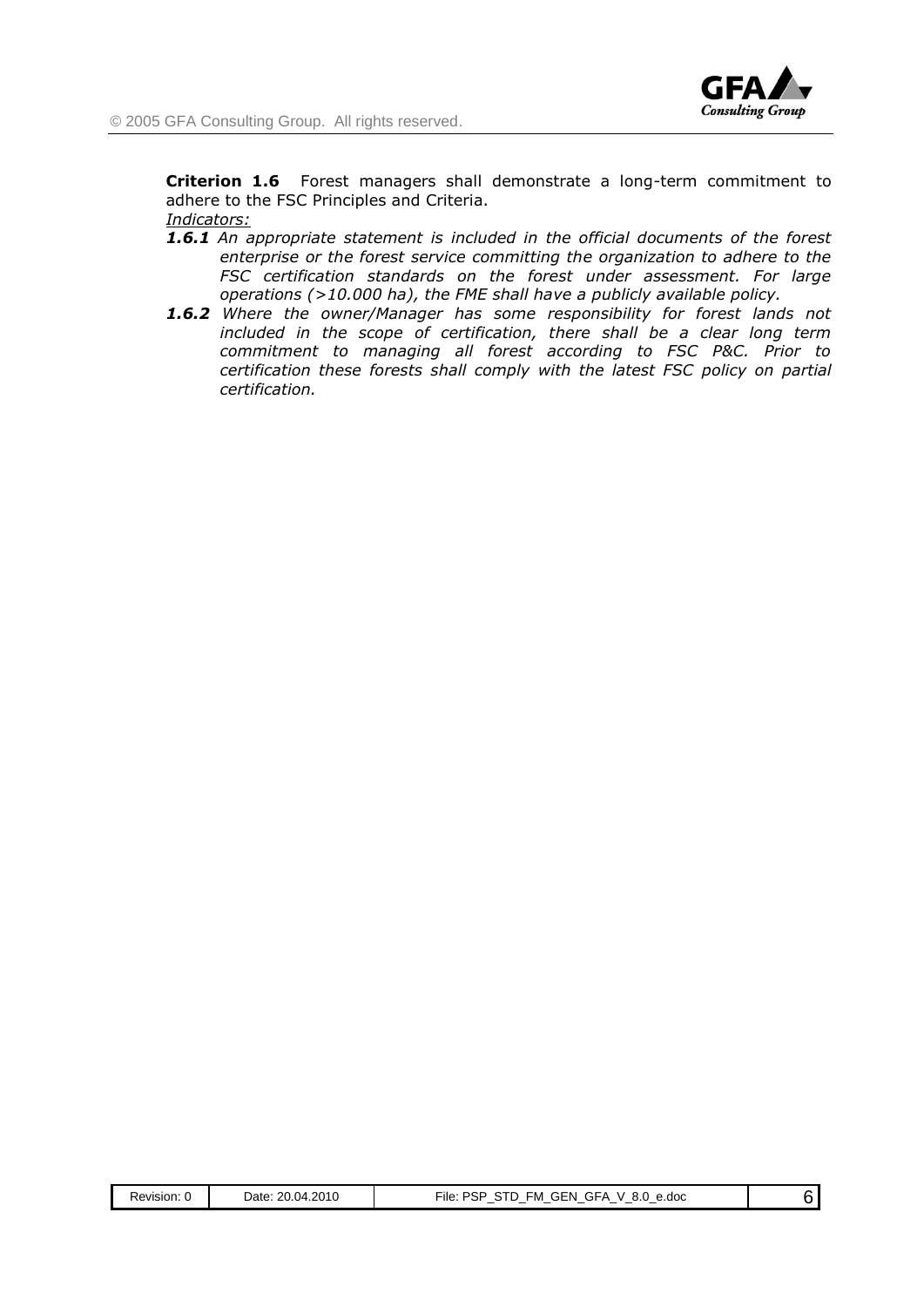

#### *PRINCIPLE #2: TENURE AND USE RIGHTS AND RESPONSIBILITIES Long-term tenure and use rights to the land and forest resources shall be clearly defined, documented and legally established.*

*Criterion 2.1 Clear evidence of long-term tenure and forest use rights to the land (e.g. land title, customary rights, or lease agreements) shall be demonstrated. Indicators:*

- *2.1.1 Documentation describing the legal status of the land and existing forest use.*
- *2.1.2 Conflicts on tenure and use rights are identified, recognised and documented.*
- *2.1.3 The FMU is committed to long-term forest management of at least the length of one rotation period or harvest cycle.*

**Criterion 2.2** Local communities with legal or customary tenure or use rights shall maintain control, to the extent necessary to protect their rights or resources, over forest operations unless they delegate control with free and informed consent to other agencies.

#### *Indicators:*

- *2.2.1 Local communities with legal or customary tenure or use rights are identified, documented and mapped.*
- *2.2.2 The FMU planning process includes participation of local communities or parties with legal or customary tenure or use rights.*
- *2.2.3 Forest managers provide local communities control over forest operations to the extent necessary to protect their rights and resources.*
- *2.2.4 Where communities have delegated control of their legal or customary tenure or use rights or parts thereof, this can be confirmed by documented agreements and/or interviews with representatives of the local communities.*

**Criterion 2.3** Appropriate mechanisms shall be employed to resolve disputes over tenure claims and use rights. The circumstances and status of any outstanding disputes will be explicitly considered in the certification evaluation. Disputes of substantial magnitude involving a significant number of interests will normally disqualify an operation from being certified.

#### *Indicators: 2.3.1 Appropriate documented procedures to resolve tenure claims and use right disputes are in place (SLIMF: There are no major unresolved disputes relating to tenure claims and use rights in the forest. Disputes or grievances are being resolved using locally accepted mechanisms and institutions).*

- *2.3.2 Records of disputes and the status of their resolution are maintained, including evidence related to the dispute and documentation of steps taken toresolve the dispute.*
- *2.3.3 Management policy and operational procedures exist which require that, in case of a dispute or disagreement between the local community and the forest managers concerning land rights, forestry operations which prejudice the future enjoyment of such rights by the community are halted until the dispute is resolved (not applicable for SLIMF).*
- *2.3.4 There is no evidence of any unresolved tenure and/or use rights disputes that are of substantial magnitude and involve a significant number of interests. This is applicable for all FMUs under responsibility of the owner / forest manager.*

|  | Revision. | 4.2010<br>20.04<br>Date: | $\sim$ $\sim$<br>PSF<br>-ıle<br>e.doc<br>GEN<br>ЧЧ−<br>.-i⊢ <i>P</i><br>$\mathbf{v}$<br>-<br>$\overline{\phantom{a}}$<br>$\overline{\phantom{a}}$ |  |
|--|-----------|--------------------------|---------------------------------------------------------------------------------------------------------------------------------------------------|--|
|--|-----------|--------------------------|---------------------------------------------------------------------------------------------------------------------------------------------------|--|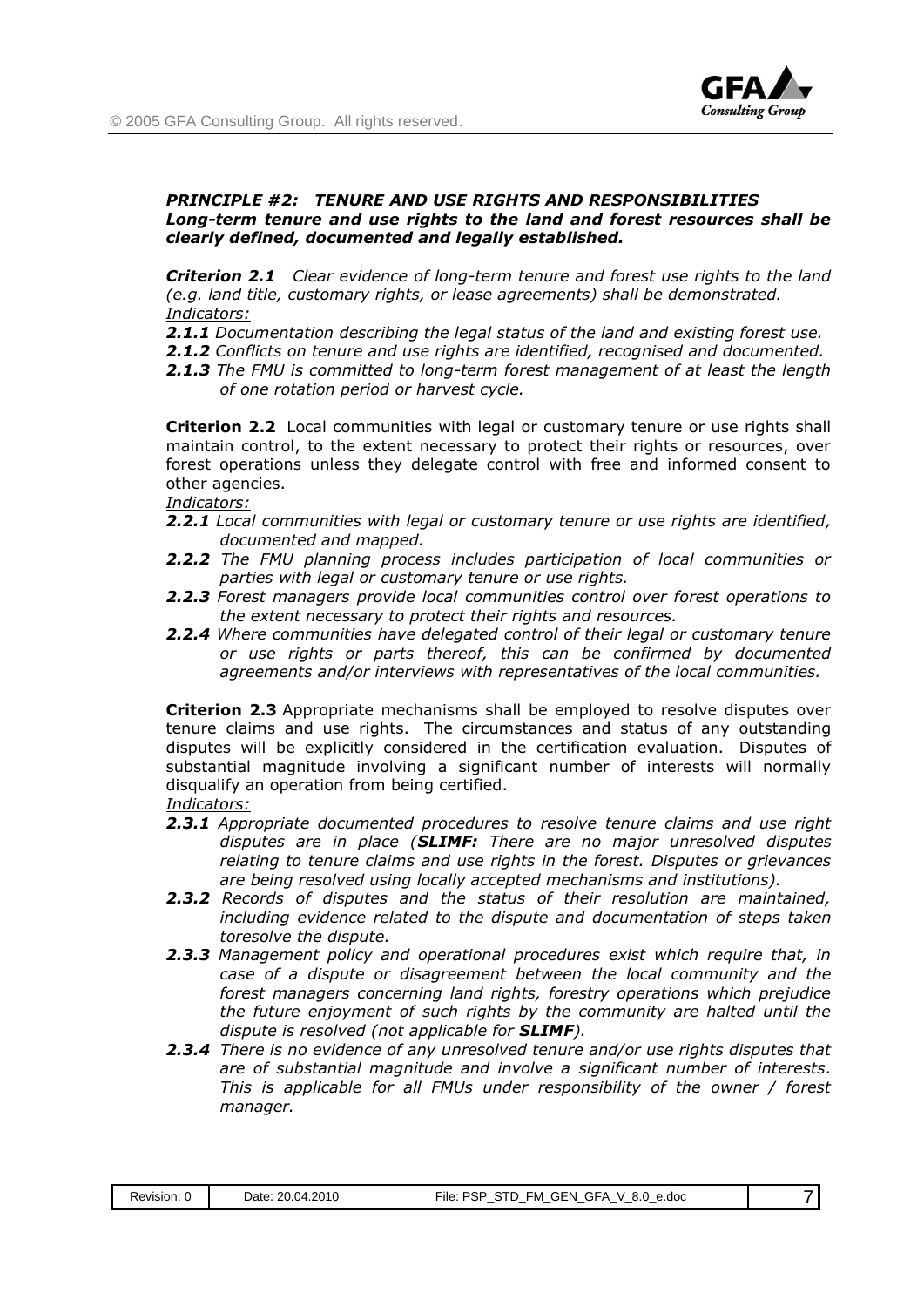

## **PRINCIPLE #3: INDIGENOUS PEOPLES' RIGHTS**

**The legal and customary rights of indigenous peoples to own use and manage their lands, territories, and resources shall be recognized and respected.**

**Criterion 3.1** Indigenous peoples shall control forest management on their lands and territories unless they delegate control with free and informed consent to other agencies.

### *Indicators:*

- *3.1.1 The identity, location and population of all indigenous and traditional peoples iincluding migratory groups living in the vicinity of the management area are documented by the forest managers.*
- *3.1.2 All claims to lands, territories or customary rights within the management area are documented and/or clearly mapped.*
- *3.1.3 Rights identified in terms of Indicator 3.1.2 are respected.*
- *3.1.4 Forest management operations do not take place in areas identified in Indicator 3.1.2 above, without clear evidence of the free and informed consent of the indigenous or traditional peoples claiming such land, territory or customary rights.*

**Criterion 3.2** Forest management shall not threaten or diminish, either directly or indirectly, the resources or tenure rights of indigenous peoples. *Indicators:*

- *3.2.1 There is no evidence or indication that the FME threatens the rights and resources of indigenous people.*
- *3.2.2 Indigenous peoples are explicitly informed of any impacts that forest management may have on their resources or tenure rights and shared boundaries of the community´s lands are physically demarcated under the supervision of the community prior to any operation.*

**Criterion 3.3** Sites of special cultural, ecological, economic or religious significance to indigenous peoples shall be clearly identified in cooperation with such peoples, and recognized and protected by forest managers. *Indicators:*

- *3.3.1 Sites of special cultural, ecological, economic or religious significance to indigenous peoples are identified and mapped in cooperation with affected and interested stakeholders (SLIMF: Sites of special cultural, ecological, economic or religious significance to indigenous peoples and any special requirements are known).*
- *3.3.2 Policies and procedures for the protection of such sites during management operations are documented and implemented (SLIMF: Appropriate measures for the protection of such sites during management operations are implemented).*

| Revision: | 4.2010<br>20.04<br>Date: | ---<br><b>PSP</b><br>GEN.<br>e doc<br>GFA<br>File<br>-M<br>. .<br>ا اد.<br>υ.υ<br>$-$<br>$\sim$ |  |
|-----------|--------------------------|-------------------------------------------------------------------------------------------------|--|
|           |                          |                                                                                                 |  |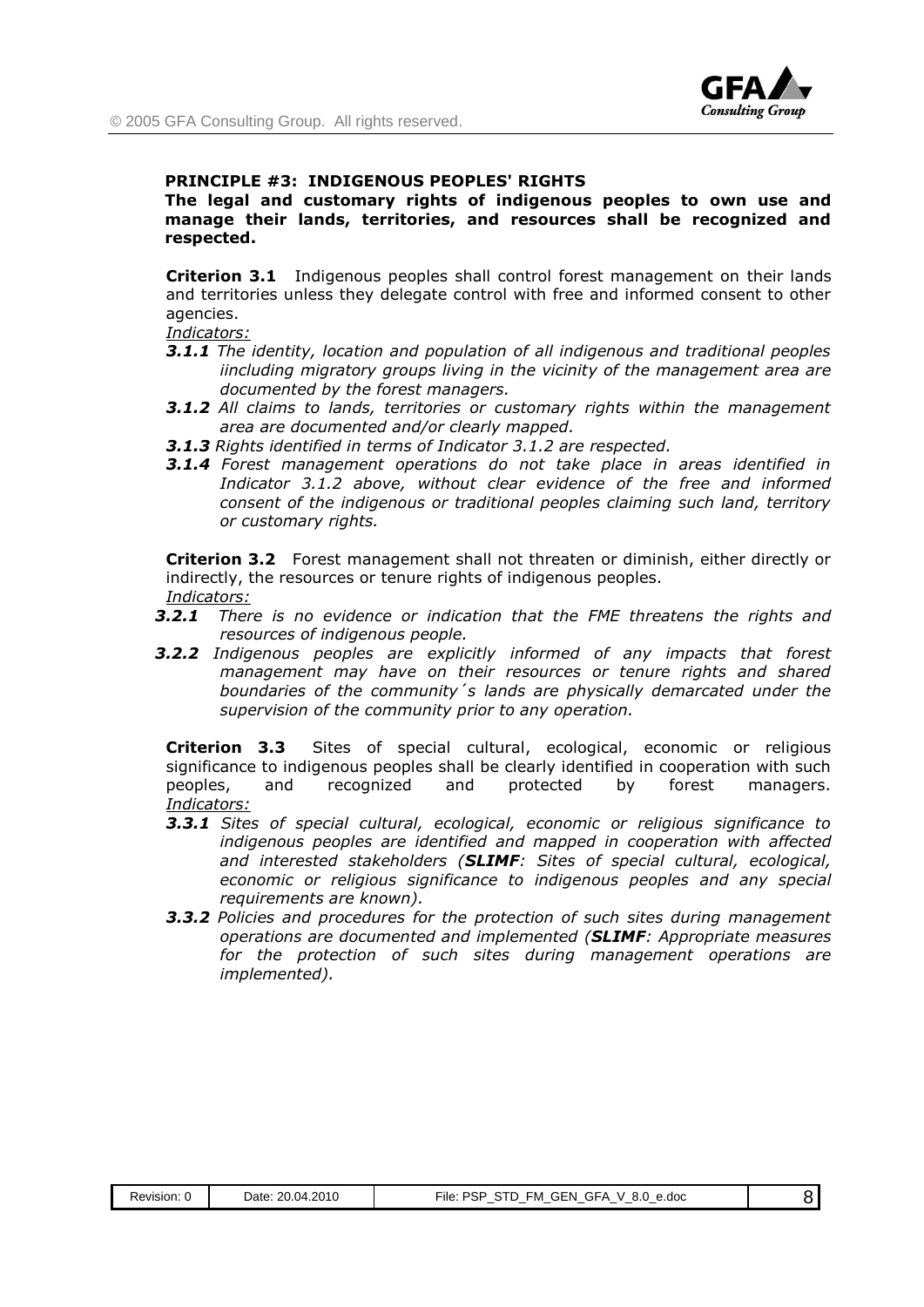

**Criterion 3.4** Indigenous peoples shall be compensated for the application of their traditional knowledge regarding the use of forest species or management systems in forest operations. This compensation shall be formally agreed upon with their free and informed consent before forest operations commence. *Indicators:*

- *3.4.1 Indigenous peoples´ traditional knowledge regarding the use of forest species or management systems in forest operations, which is being or may be utilized commercially by the FME, is documented.*
- *3.4.2 Written or verbal agreements on terms of compensation exist when there is use of traditional knowledge for commercial purposes.*

| Revision: | 4.2010<br>20.04.<br>Date: | <b>GEN GFA</b><br><b>PSP</b><br>File:<br>8.0<br>FM.<br>.STD<br>e.doc<br>$\mathcal{U}$<br>- |  |
|-----------|---------------------------|--------------------------------------------------------------------------------------------|--|
|-----------|---------------------------|--------------------------------------------------------------------------------------------|--|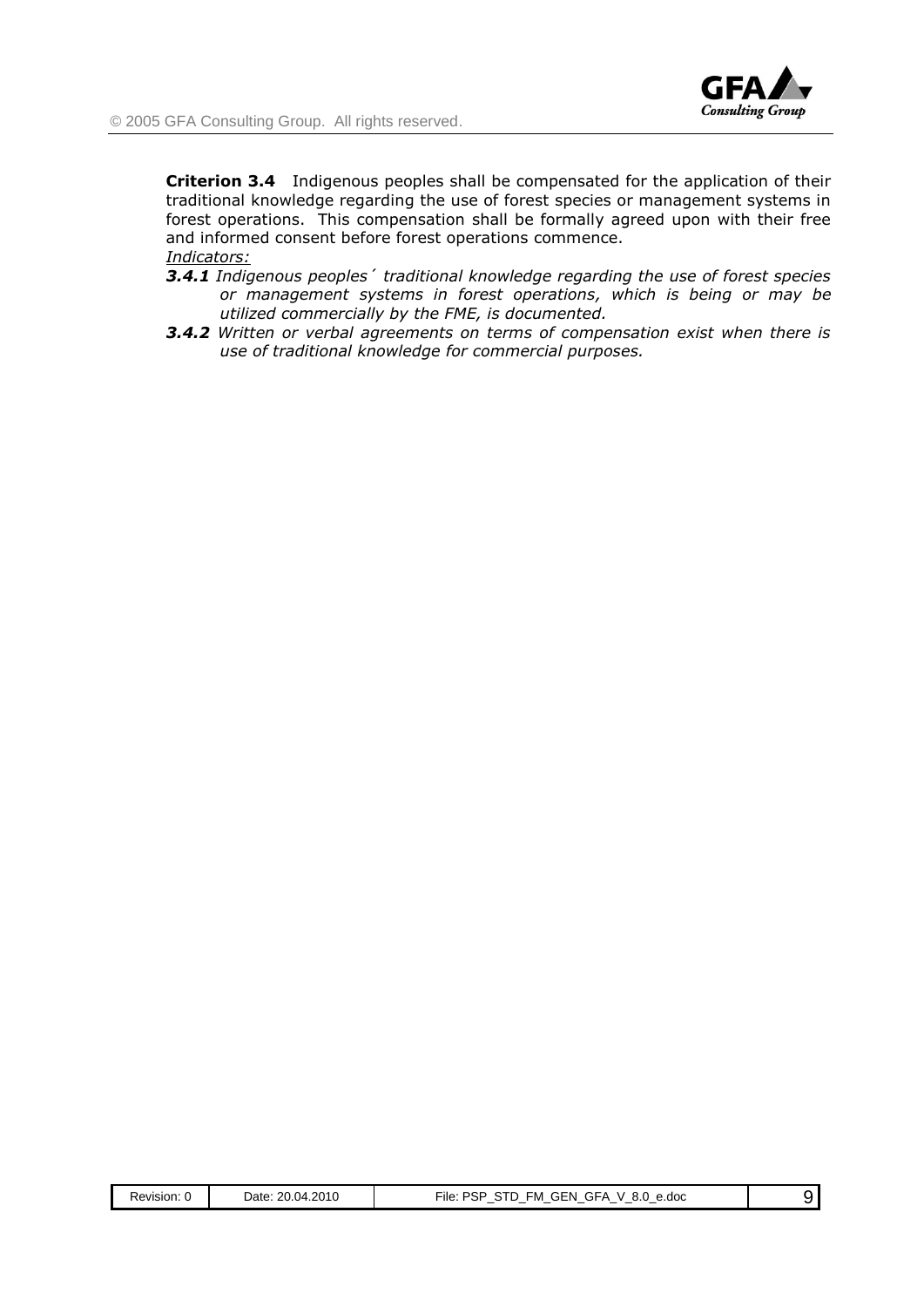

#### **PRINCIPLE #4: COMMUNITY RELATIONS AND WORKER'S RIGHTS Forest management operations shall maintain or enhance the long-term social and economic well-being of forest workers and local communities.**

**Criterion 4.1** The communities within, or adjacent to, the forest management area should be given opportunities for employment, training, and other services. *Indicators:*

- *4.1.1 Local and forest-dependent people have equal access to employment and training opportunities.*
- *4.1.2 In large scale operations (> 10.000 ha) training and/or other appropriate forms of assistance to local people and workers to meet the organisation´s long-term staffing requirements are developed and supported.*
- *4.1.3 Support is provided for local infrastructure and facilities at a level appropriate to the scale of the forest resources (not applicable to single SLIMF operations).*

**Criterion 4.2** Forest management should meet or exceed all applicable laws and/or regulations covering health and safety of employees and their families. *Indicators:*

- *4.2.1 Managers are familiar with relevant health and safety guidelines and regulations. For large scale organisations (> 10.000 ha) a written safety and health policy and management system are in place.*
- *4.2.2 Managers have assessed the risk to workers of particular tasks and equipment, and take measures to reduce or eliminate such risks (SLIMF: All work done in the forest must comply with health and safety laws and regulations).*
- *4.2.3 Safety training is carried out, relevant to the tasks of workers and the equipment used.*
- *4.2.4 Workers are provided with safety equipment, relevant to the tasks of workers, the equipment used and consistent with ILO Code of Practice on Safety and Health in Forestry.*
- *4.2.5 Where workers stay in camps, conditions for accommodation and nutrition comply at least with ILO Code of Practice on Safety and Health in Forestry.*
- *4.2.6 An internal control system to ensure health and care is in place (incl. Statistics on accidents).*
- *4.2.7 Health and care measures are supported by the employer (e. g. allowance for personal safety equipment).*
- *4.2.8 There is assured compensation benefits in case of accidents.*
- *4.2.9 Contractors not complying with all above mentioned indicators are excluded from forest operations.*

| $\sim$ $\sim$ $\sim$<br><b>GEN</b><br><b>PSP</b><br>: 20.04.2010<br>റ<br>GFA<br>ΞM<br>e.doc<br>Revision:<br>-ıle∶<br>Date:<br>v.u<br>- |  |
|----------------------------------------------------------------------------------------------------------------------------------------|--|
|----------------------------------------------------------------------------------------------------------------------------------------|--|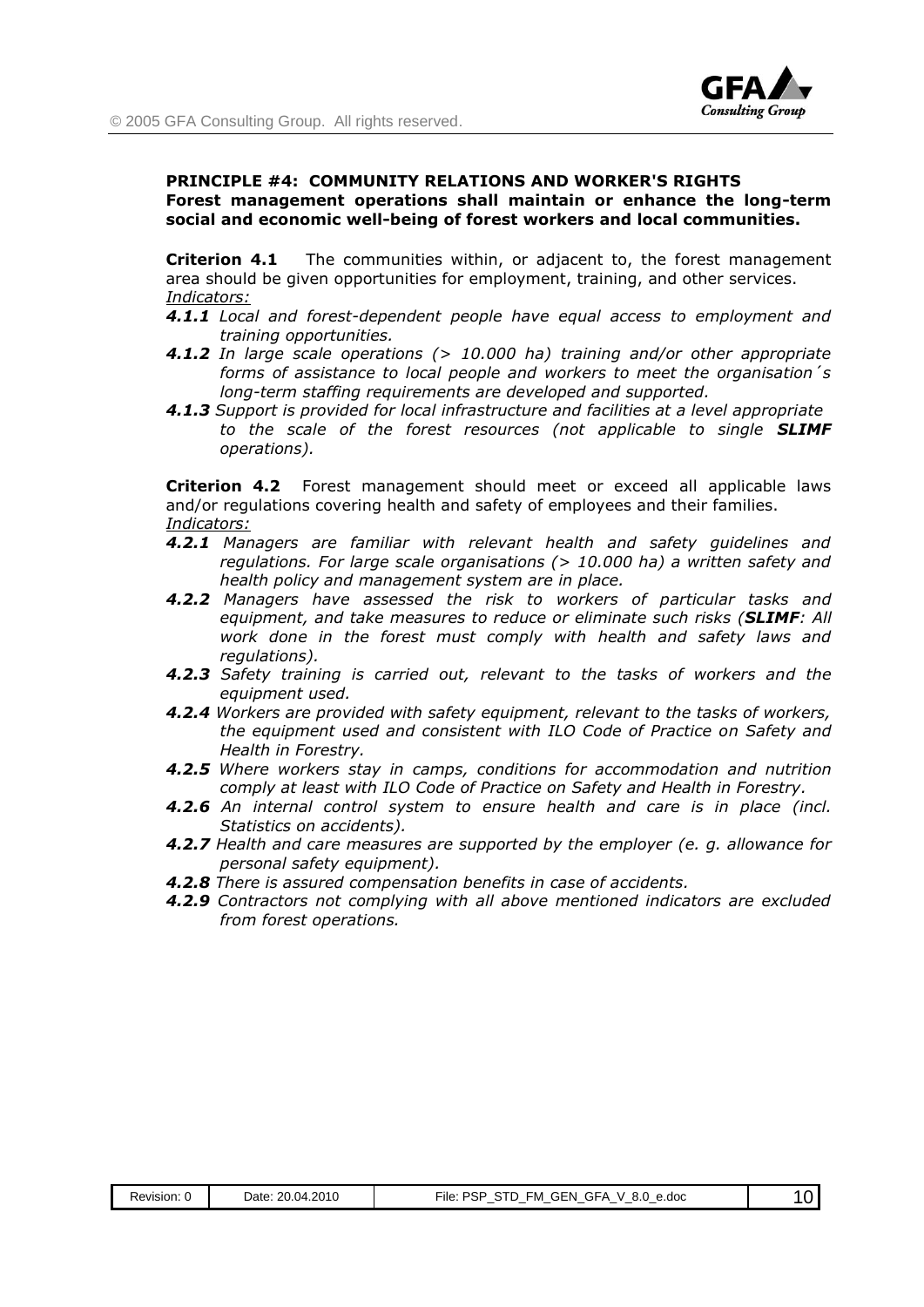

**Criterion 4.3** The rights of workers to organize and voluntarily negotiate with their employers shall be guaranteed as outlined in Conventions 87 and 98 of the International Labour Organisation (ILO).

*Indicators:*

- *4.3.1 Employment conditions comply with International Labour Organisation convention 87 (This Convention relates to the rights of workers to: freedom of association and protection of the right to organise).*
- *4.3.2 Employment conditions comply with International Labour Organisation convention 98 (This Convention relates to the rights of workers to: organise and bargain collectively).*
- *4.3.3 A point of contact for workers with problems is established. Workers should have the opportunity to express their concerns in confidential form (e.g. letter boxes).*
- *4.3.4 The wages, salaries and other social welfare benefits agreed between the employer and the employees or their representatives (e. g. unions) are fixed in the contracts.*

**Criterion 4.4** Management planning and operations shall incorporate the results of evaluations of social impact. Consultations shall be maintained with people and groups directly affected by management operations. *Indicators:*

- *4.4.1 There are systems in place that provide an evaluation of the social impact, appropriate to the size and intensity of their operations that:*
- *-identifies affected groups*
- *-includes consultation with affected groups*
- *-identifies the main impacts of the operation on those groups*
- *-specifies measures to ameliorate identified negative impacts*
- *-provides for regular contact with affected groups to monitor effectiveness of measures.*
- *4.4.2 Adverse impacts, opportunities for positive impact and areas of potential conflicts identified by evaluations are adequately addressed in management planning (not applicable to SLIMF).*
- *4.4.3 An up-to-date list of stakeholders is maintained (SLIMF: Relevant stakeholders are known to the enterprise).*
- *4.4.4 Systems for periodical stakeholder consultation (e.g. round table meetings) are in place and implemented.*

**Criterion 4.5** Appropriate mechanisms shall be employed for resolving grievances and for providing fair compensation in the case of loss or damage affecting the legal or customary rights, property, resources, or livelihoods of local peoples. Measures shall be taken to avoid such loss or damage.

- *4.5.1 Procedures for consistently and effectively resolving disputes and grievances and determining compensation for loss or damage are implemented. Large scale operations (> 10.000 ha) have a written dispute resolution procedure and announce its existence in stakeholder meetings).*
- *4.5.2 The FME makes every reasonable effort to avoid losses and damages affecting local peoples, and in resolving grievances related to legal rights, damage compensation and negative impacts.*

| Revision: | 20.04.2010<br>Date | File.<br>ner<br>GFA<br>٠M<br>e.doc<br>÷⊢N<br>M<br>১া<br>эг<br>பட<br>u.<br>-<br>-<br>-<br>-<br>$\overline{\phantom{a}}$<br>$\overline{\phantom{a}}$ |  |
|-----------|--------------------|----------------------------------------------------------------------------------------------------------------------------------------------------|--|
|           |                    |                                                                                                                                                    |  |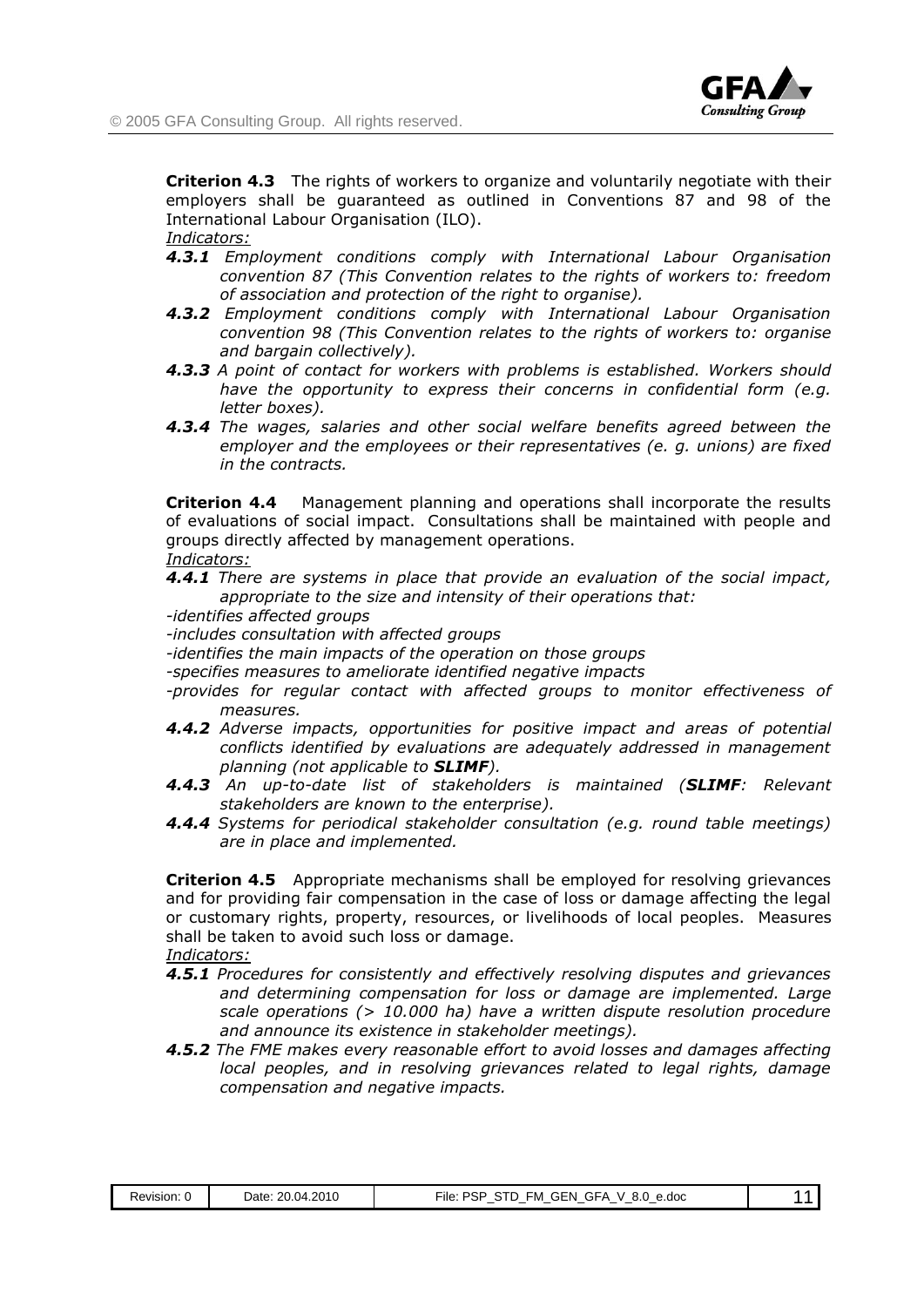

## **PRINCIPLE # 5: BENEFITS FROM THE FOREST**

**Forest management operations shall encourage the efficient use of the forest's multiple products and services to ensure economic viability and a wide range of environmental and social benefits.**

**Criterion 5.1** Forest management should strive toward economic viability, while taking into account the full environmental, social, and operational costs of production, and ensuring the investments necessary to maintain the ecological productivity of the forest.

#### *Indicators:*

- *5.1.1 A work plan and budget is in place, showing expected costs and revenues for at least the current fiscal year.*
- *5.1.2 The annual budget specifies the costs associated with implementation of the social and environmental commitments identified (see Principle 4 and 6 of this standard), as well as all operational costs (SLIMF: The forest manager is aiming at being in an economically viable situation which permits long term forest management).*
- *5.1.3 The income predicted in the annual budget is based upon sound assumptions and is consistent with product values comparable to regional and national norms.*
- *5.1.4 Where necessary, investments are made to maintain the ecological productivity of the forest.*

**Criterion 5.2** Forest management and marketing operations should encourage the optimal use and local processing of the forest's diversity of products. *Indicators:*

- *5.2.1 When possible, the FME should promote the utilization and sustainable harvesting of common, lesser known species and non-timber-forest-products (not applicable to SLIMF).*
- *5.2.2 The enterprise sells its forest products preferably to local or regional processing industries if available*, unless there is a justifiable reason for not doing so.

**Criterion 5.3** Forest management should minimize waste associated with harvesting and on-site processing operations and avoid damage to other forest resources.

- *5.3.1 Harvesting techniques are designed to avoid log breakage, timber degrade and damage to the forest stand.*
- *5.3.2 Methods to avoid locally defined unacceptable damage to soil, water systems and wetlands, riparian zones, residual forest areas and sensitive sites are being implemented.*
- *5.3.3 On large enterprises (> 10.000 ha) on-site processing operations follow the latest standards and technologies and have written procedures specifying the measures to avoid damages.*
- *5.3.4 Harvested timber is transported from the forest before the deterioration or decomposition processes start.*
- *5.3.5 Wood waste and damages to the remaining forest during harvesting, on-site processing and extraction are minimized.*

| Revision. | 4.2010<br>20.04<br>Date | File.<br>ner<br>8.0<br>GF<br>ЧT.<br>.-FN<br>e.doc<br>$\mathbf{v}$<br>⊢M<br>ు⊬<br>∼<br>$\overline{\phantom{a}}$<br>-<br>- |  |
|-----------|-------------------------|--------------------------------------------------------------------------------------------------------------------------|--|
|           |                         |                                                                                                                          |  |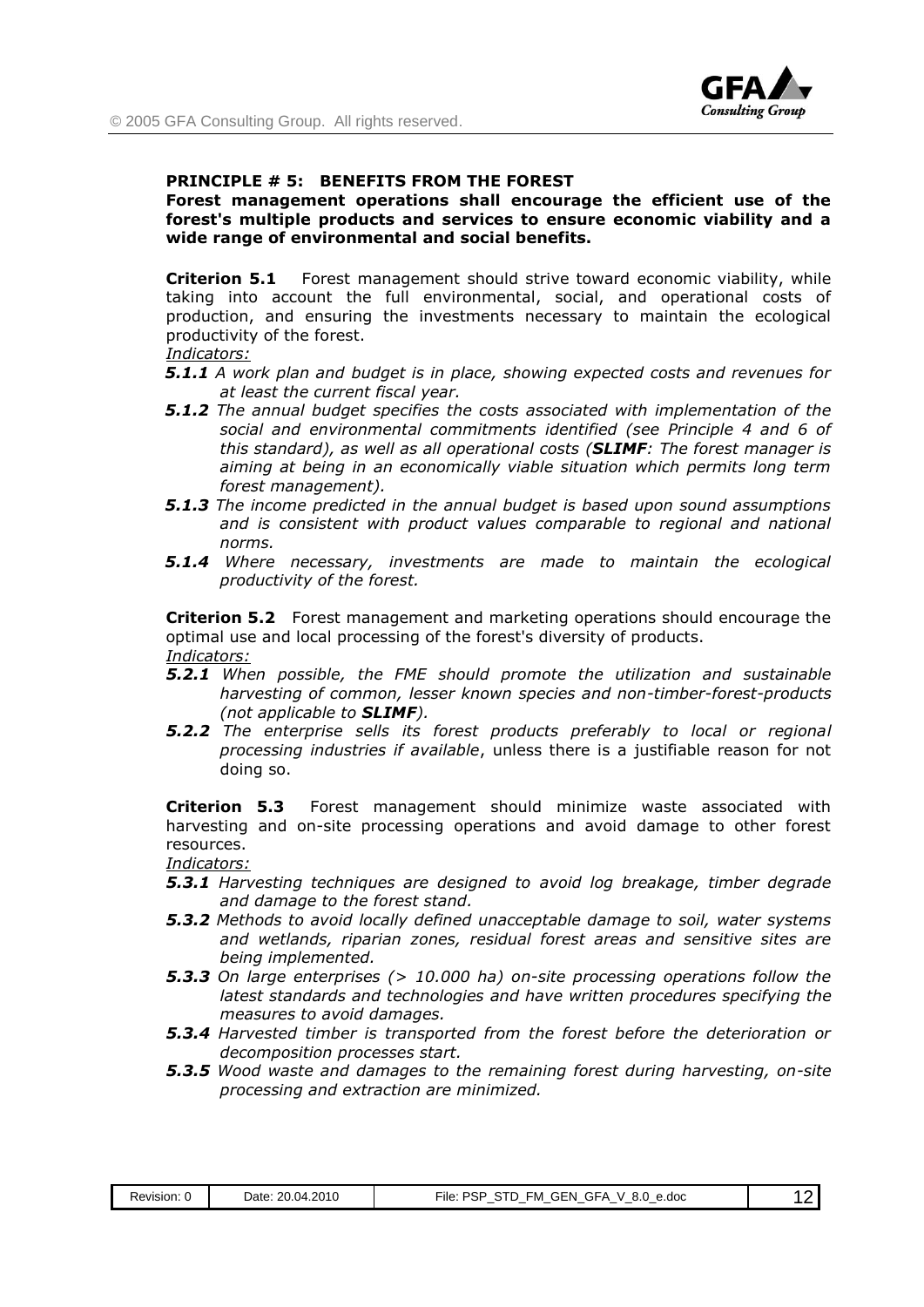

**Criterion 5.4** Forest management should strive to strengthen and diversify the local economy, avoiding dependence on a single forest product. *Indicators:*

- *5.4.1 Forest management is oriented at the production of a wide variety of forest products (timber and non-timber, including lesser known species) and services including tourism and recreation.(Not applicable to SLIMF).*
- *5.4.2 The utilisation of non-timber forest products by local community enterprises is encouraged where this does not jeopardize other management objectives.*

**Criterion 5.5** Forest management operations shall recognize, maintain, and, where appropriate, enhance the value of forest services and resources such as watersheds and fisheries.

#### *Indicators:*

- *5.5.1 Forest managers are aware of the range of forest services and resources such as watersheds and fisheries.*
- *5.5.2 Sensible or special areas like watersheds are considered in management planning and implementation and are designated on maps.*
- *5.5.3 Guidelines and measures for the protection and enhancement of forest values and services are in place and implemented.*
- *5.5.4 Forestry activities do not damage habitats of commercially or culturally significant fish species within the forest area or downstream.*

**Criterion 5.6** The rate of harvest of forest products shall not exceed levels which can be permanently sustained.

- *5.6.1 Planning of the annual allowable cut (AAC) is clearly stated in the forest management plan and is based on recognized (published) methods and in accordance to the management objectives set.*
- *5.6.2 The expected level of harvesting is clearly justified in terms of the permanently sustainable yield of the forest products on which the management plan is based.*
- *5.6.3 Volumes harvested are monitored, documented and taken into account during the planning process.*
- *5.6.4 Authorized harvesting of non-timber-forest-products does not exceed calculated replenishment rates over the long term.*

| ---<br>GEN<br><b>PSP</b><br>20.04.2010<br>8.0<br>-M<br>GFA<br>e.doc<br>Revision.<br>Date:<br>⊢ıle.<br>e<br>$\mathbf{v}$<br>۱۲ د<br>л.<br>-<br>$\overline{\phantom{a}}$ |  |
|------------------------------------------------------------------------------------------------------------------------------------------------------------------------|--|
|------------------------------------------------------------------------------------------------------------------------------------------------------------------------|--|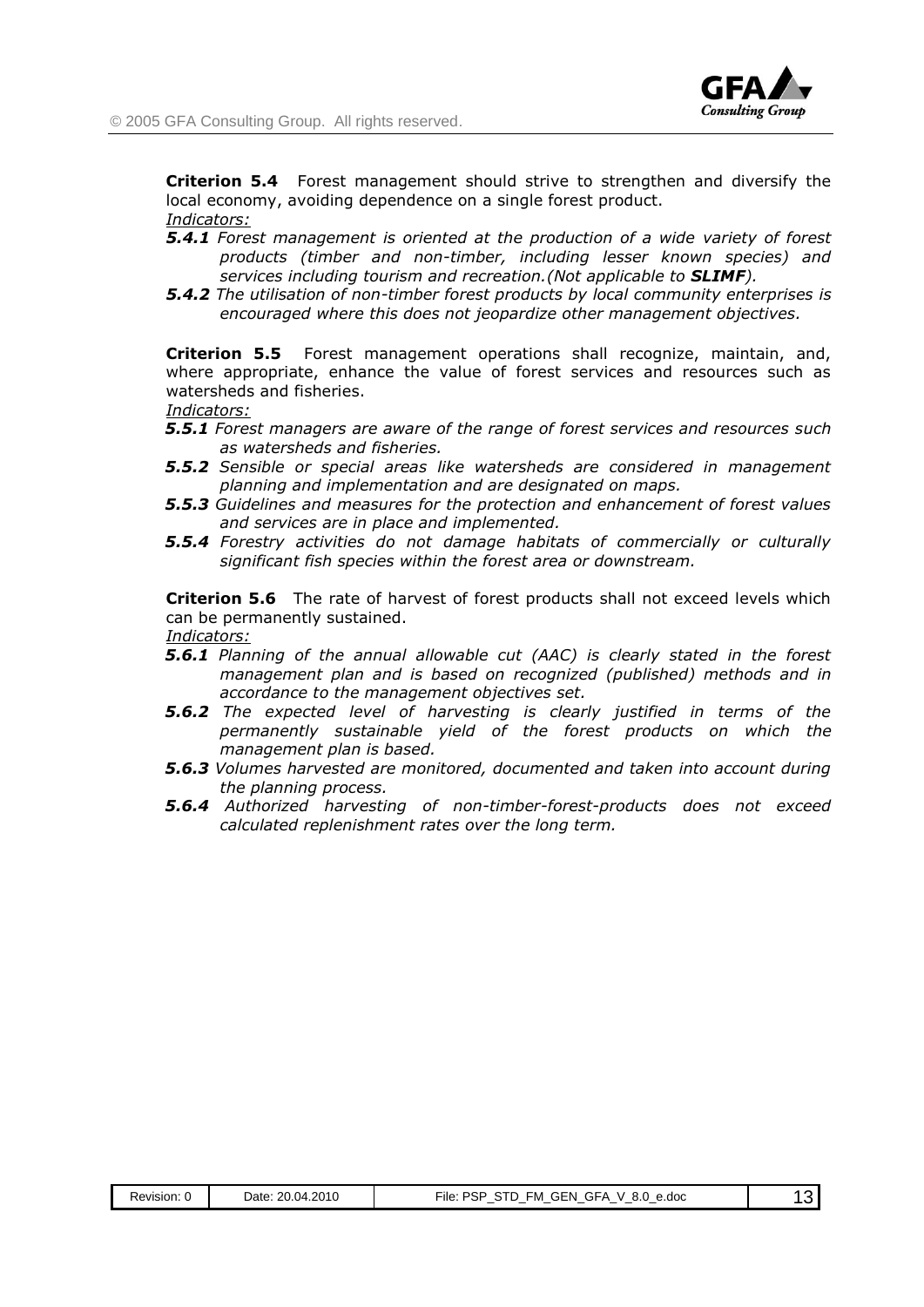

## **PRINCIPLE #6: ENVIRONMENTAL IMPACT**

#### **Forest management shall conserve biological diversity and its associated values, water resources, soils, and unique and fragile ecosystems and landscapes, and, by so doing, maintain the ecological functions and the integrity of the forest.**

**Criterion 6.1** Assessment of environmental impacts shall be completed - appropriate to the scale, intensity of forest management and the uniqueness of the affected resources -- and adequately integrated into management systems. Assessments shall include landscape level considerations as well as the impacts of on-site processing facilities. Environmental impacts shall be assessed prior to commencement of site-disturbing operations. *Indicators:*

- *6.1.1 A system assessing environmental impacts appropriate to the scale and intensity of forest management, and the uniqueness of the affected resources is being implemented and documented prior to the start of any operation (SLIMF: Before starting any operation, the possible negative impacts are identified and the operations are designed to minimize them. Assessments do not need to be documented unless legally required).*
- *6.1.2 The results of these assessments are taken into account in subsequent operations and, if necessary, in the planning process.*

**Criterion 6.2** Safeguards shall exist which protect rare, threatened and endangered species and their habitats (e.g., nesting and feeding areas). Conservation zones and protection areas shall be established, appropriate to the scale and intensity of forest management and the uniqueness of the affected resources. Inappropriate hunting, fishing, trapping and collecting shall be controlled.

- *6.2.1 Rare, endangered or threatened species and their habitats (e.g. nesting and feeding areas) present or likely to be present are identified and mapped (SLIMF: Where known, rare and endangered species and their habitats are protected).*
- *6.2.2 Procedures to safeguard such species are documented and implemented (SLIMF: Procedures to safeguard such species are implemented).*
- *6.2.3 Conservation zones, protection areas and wildlife corridors are established and demarcated on maps, appropriate to the scale and intensity of forest management and the uniqueness of the affected resources (not applicable to single SLIMF operations).*
- *6.2.4 Selection of conservation zones and protected areas is justified in terms of their potential to maximise their contribution to the maintenance or enhancement of biodiversity.*
- *6.2.5 The movement of key plant and animal species between reserved and harvested areas is encouraged by retaining corridors of uncut forest based on streamsides with links up slopes and across ridges to connecting any large patches of forest which will not be harvested (not applicable to single SLIMF operations).*
- *6.2.6 Authorized hunting, fishing, grazing and collecting activities are managed to ensure they do not exceed sustainable levels.*
- *6.2.7 Inappropriate activities, such as illegal hunting or trapping of protected species are prevented.*

| 20.04<br>STE<br>e.doc<br>Date<br>Revision:<br>GEN<br>⊬اف<br>-M<br>-ile.<br><br>o.v<br>.<br>$\overline{\phantom{a}}$<br>$\overline{\phantom{a}}$<br>$\overline{\phantom{a}}$<br>_<br>$\overline{\phantom{a}}$<br>$\overline{\phantom{a}}$<br>$\overline{\phantom{a}}$ |  | 4.2010 | $ -$<br>פsP |  |
|----------------------------------------------------------------------------------------------------------------------------------------------------------------------------------------------------------------------------------------------------------------------|--|--------|-------------|--|
|----------------------------------------------------------------------------------------------------------------------------------------------------------------------------------------------------------------------------------------------------------------------|--|--------|-------------|--|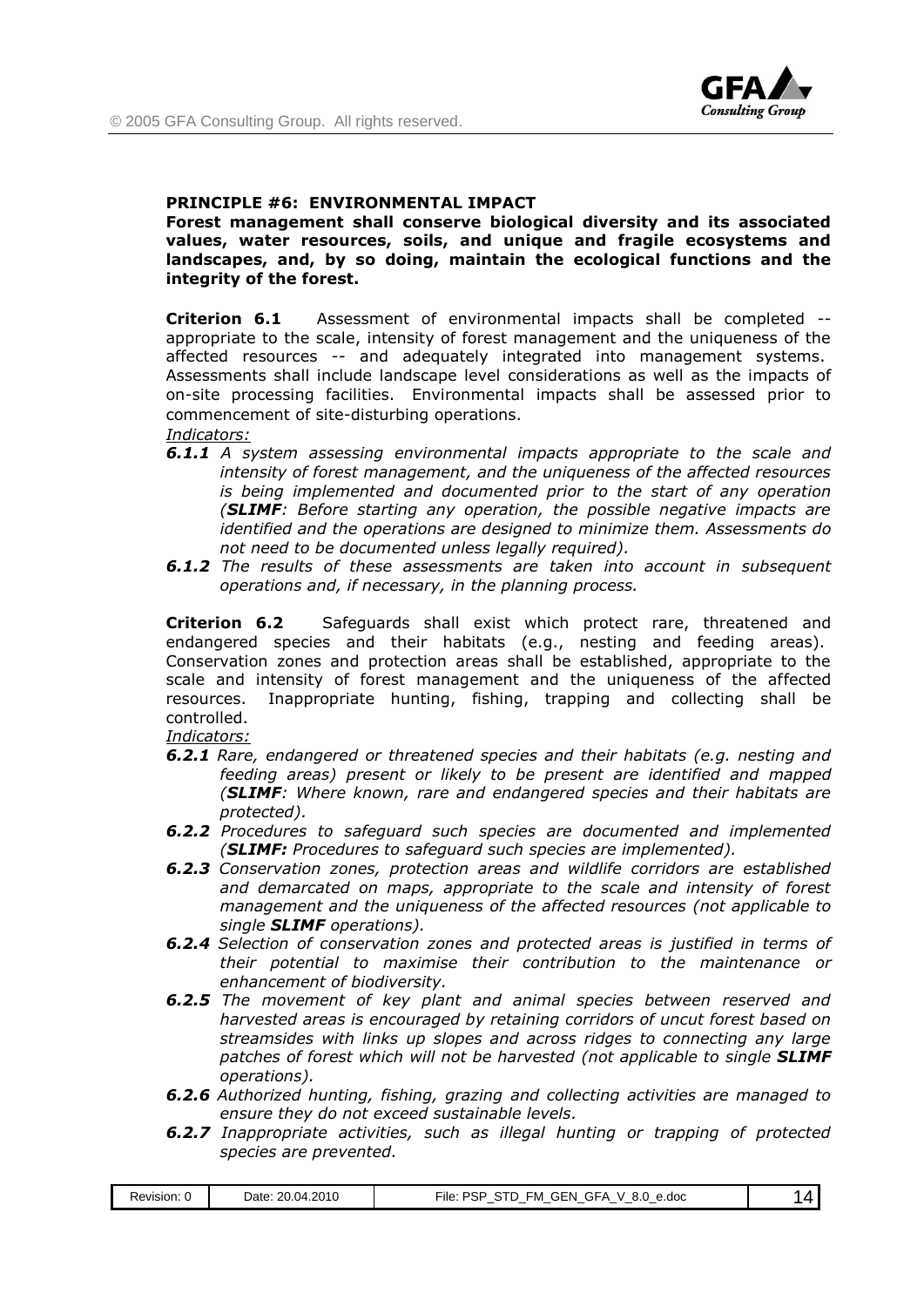

**Criterion 6.3** Ecological functions and values shall be maintained intact, enhanced, or restored, including:

a) Forest regeneration and succession,

b) Genetic, species, and ecosystem diversity,

c) Natural cycles that affect the productivity of the forest ecosystem.

*Indicators:*

- *6.3.1 The silvicultural system adopted is appropriate to the ecology of the forest.*
- *6.3.2 Systems that use small clearfell areas, selective felling and create varied age class have been considered.*
- *6.3.3 Forestry operations must, if appropriate to the silvicultural system, aim for a mixture of compartments differing in size, shape, species, and date of planting and felling, in harmony with the landscape.*
- *6.3.4 The scale of felling (e.g. coupe size) is commensurate with the natural dynamics of the forest type and the area under consideration (unless clearly justified silvicultural reasons are given).*
- *6.3.5 Selective felling and thinning regimes are designed to maintain genotypic Diversity.*
- *6.3.6 Biodiversity is routinely maintained by the retention of marginal habitats e.g. streamside vegetation, vegetation on rocky outcrops, swamps and heaths.*
- *6.3.7 Standing and fallen dead wood habitats are retained to an appropriate extend.*

**Criterion 6.4** Representative samples of existing ecosystems within the landscape shall be protected in their natural state and recorded on maps, appropriate to the scale and intensity of operations and the uniqueness of the affected resources.

*Indicator:*

*6.4.1 Representative samples of existing ecosystems within the landscape are protected in their natural state and recorded on maps, appropriate to the scale and intensity of operations and the uniqueness of the affected resources (SLIMF: Where representative samples of ecosystems are known to exist in the FMU these shall be protected).*

**Criterion 6.5** Written guidelines shall be prepared and implemented to: control erosion; minimize forest damage during harvesting, road construction, and all other mechanical disturbances; and protect water resources.

- *Indicators:*
- *6.5.1 Appropriate local guidelines on harvesting and road construction meeting national or regional best practise requirements (like e.g. FAO Model Code of Forest Harvesting Practice) are available to forest managers and superiors (SLIMF: All forest management operations that may damage soil (e.g. compaction, erosion) and methods to mitigate or avoid such are known) .*
- *6.5.2 Guidelines developed in terms of indicator 6.5.1 are implemented during operations and planning.*
- *6.5.3 Buffer zones are maintained along watercourses and around water bodies. These buffer zones are demarcated on maps and comply with specifications made in national and regional best practise guidelines (like e.g. FAO Model Code of Forest Harvesting Practice).*
- *6.5.4 Operators are aware of and able to implement adequate emergency procedures to clean up following accidental oil and chemical spillages.*
- *6.5.5 No pollution of adjacent waters with increased amounts of sediments is caused by the logging operations.*

|  | Revision:<br>. | 1.2010<br>or<br>$\Omega$<br>Date<br>$\sim$ | ויאר<br>e.doc<br>ЧM−<br>∙ıle<br>∵∗Ni<br>⊐ات<br>⊣⇔<br>۰٦E<br>o.u<br>$\overline{\phantom{a}}$<br>$-$<br>$\overline{\phantom{a}}$<br>_<br>$\overline{\phantom{a}}$<br>$\overline{\phantom{a}}$<br>$\overline{\phantom{a}}$ |  |
|--|----------------|--------------------------------------------|-------------------------------------------------------------------------------------------------------------------------------------------------------------------------------------------------------------------------|--|
|--|----------------|--------------------------------------------|-------------------------------------------------------------------------------------------------------------------------------------------------------------------------------------------------------------------------|--|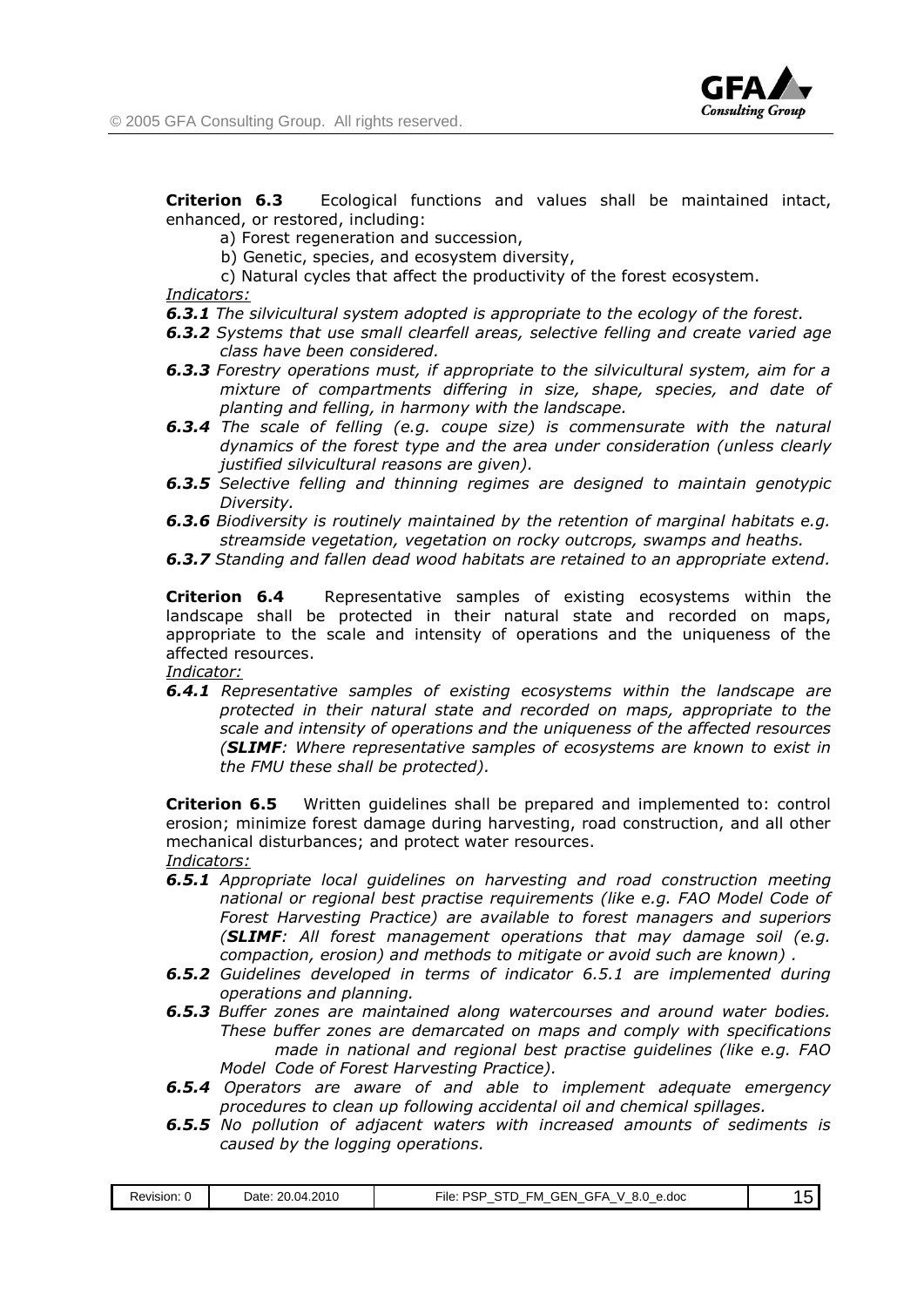

*6.5.6 Policies and procedures include the following norms, which are implemented:Protected areas are physically demarcated, at least temporarily, before any forest operations start on nearby land*

*-Harvesting machinery must not enter streams except at designated and designed stream crossings* 

*-Lop and top shall not be pushed into streams*

*-Extraction is stopped when soils are saturated*

*-The use of brash mats is specified, where appropriate.*

- *6.5.7 All timber harvest operations are carried out according to planning Instructions.*
- *6.5.8 Workers receive adequate training in harvesting and extraction methods. For large scale FMEs (> 10.000 ha) a written training program and training records are available.*

**Criterion 6.6** Management systems shall promote the development and adoption of environmentally friendly non-chemical methods of pest management and strive to avoid the use of chemical pesticides. World Health Organization Type 1A and 1B and chlorinated hydrocarbon pesticides; pesticides that are persistent, toxic or whose derivatives remain biologically active and accumulate in the food chain beyond their intended use; as well as any pesticides banned by international agreement, shall be prohibited. If chemicals are used, proper equipment and training shall be provided to minimize health and environmental risks. *Indicators:*

*6.6.1.Documented pest, disease and weed control strategies are available.*

- *6.6.2 Chemicals are only use when absolutely necessary to achieve defined management aims. Synthetic chemicals are only used where there is no known non-chemical alternative not entailing excessive costs.*
- *6.6.3 There is an up-to-date list of all pesticides used in the organisation that documents trade name and active ingredient. Where not provided by the product label, authorized applications, application methods and rates will also be documented.*
- *6.6.4 Prohibited pesticides are not used except where pesticides derogation has been obtained from the FSC Secretariat or an emergency exemption has been authorized by GFA prior to use.*
- *6.6.5 Use of chemicals (arboricides, insecticides, herbicides etc.) is strictly controlled.*
- *6.6.6 If chemicals are used, proper equipment is used for the application and staff is trained appropriately.*
- *6.6.7 Application of chemicals within 10m of watercourses and 30m around reservoirs and lakes is prohibited.*
- *6.6.8 Application if heavy rain is expected, during wet weather, on frozen snow– covered ground or ground that has baked dry during a drought is prohibited.*
- *6.6.9 Storage and handling of chemicals follows the latest guidelines on safety and health.*

| <b>GFA</b><br><b>GEN</b><br>PSP<br>FM<br>≂ile:<br>20.04.2010<br>8.0<br>STD<br>Date:<br>e.doc<br>Revision:<br>$\sim$<br>∼<br>-<br>$\overline{\phantom{a}}$ | 16. |
|-----------------------------------------------------------------------------------------------------------------------------------------------------------|-----|
|-----------------------------------------------------------------------------------------------------------------------------------------------------------|-----|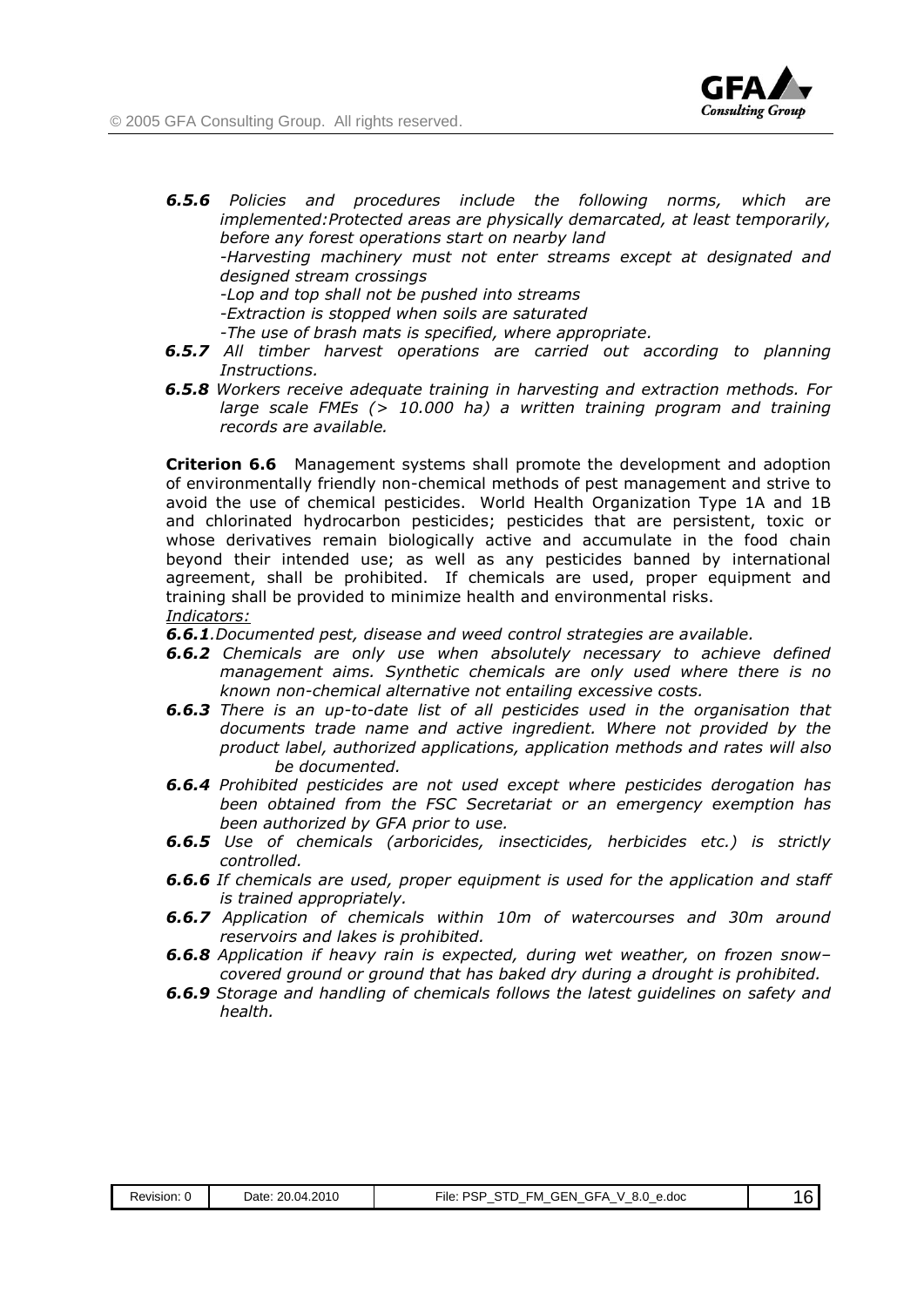

**Criterion 6.7** Chemicals, containers, liquid and solid non-organic wastes including fuel and oil shall be disposed of in an environmentally appropriate manner at off-site locations.

#### *Indicators:*

- *6.7.1 Guidelines describing the use and disposal of chemicals, containers, liquid and solid non-organic wastes, exist and are implemented.*
- *6.7.2 A staff member holds responsibility for the environmentally appropriate disposal of waste.*
- *6.7.3 Environmentally friendly lubricants and fuel are used with preference.*
- *6.7.4 Soils and water are being protected from pollution.*
- *6.7.5Proper disposal of waste from equipment or supplies is done.*

**Criterion 6.8** Use of biological control agents shall be documented, minimized, monitored and strictly controlled in accordance with national laws and internationally accepted scientific protocols. Use of genetically modified organisms shall be prohibited.

#### *Indicators:*

- *6.8.1 There is a procedure in place and implemented for the documentation and monitoring of all use of biological control agents.*
- *6.8.2 The use of biological control agents is avoided or minimised by making use of best available alternative control methods not entailing excessive cost.*
- *6.8.3 No genetically modified organisms including planting material and biological control agents are used.*

**Criterion 6.9** The use of exotic species shall be carefully controlled and actively monitored to avoid adverse ecological impacts.

*Indicators:*

- *6.9.1 The use of exotic species is justified in every single case.*
- *6.9.2 Exotic species used on a commercial scale should have no demonstrated adverse environmental effects or adverse impacts on the surrounding landscape and the natural species composition.*
- *6.9.3 The use of exotic species is actively monitored to avoid adverse ecological impacts such as unwanted regeneration.*

**Criterion 6.10** Conversion of natural forest into plantations or non-forest land uses within the forest management unit shall not occur, except in circumstances where  $\blacksquare$ 

a) entails a very limited portion of the forest management unit; and

b) does not occur on high conservation value forest areas; and

c) will enable clear, substantial, additional, secure, long term conservation benefits across the forest management unit.

- *6.10.1 Forest conversion to plantations or non-forest land uses does not occur, except in circumstances where conversion:*
	- *a) entails a very limited portion of the forest management unit; and*
	- *b) does not occur on high conservation value forest areas; and*
	- *c) will enable clear, substantial, additional, secure, long-term conservation benefits across the forest management unit.*

| Revision. | 4.2010<br>20.04<br>Date: | ---<br>ററെ<br>$\sim$<br>- GF^.<br>e.doc<br><br>G⊢N<br>⊢ıle.<br>'M<br>$\cdot$<br>.<br><u>- —</u><br>$\overline{\phantom{a}}$<br>$\overline{\phantom{a}}$<br>$\overline{\phantom{a}}$<br>$\overline{\phantom{a}}$ |  |
|-----------|--------------------------|-----------------------------------------------------------------------------------------------------------------------------------------------------------------------------------------------------------------|--|
|           |                          |                                                                                                                                                                                                                 |  |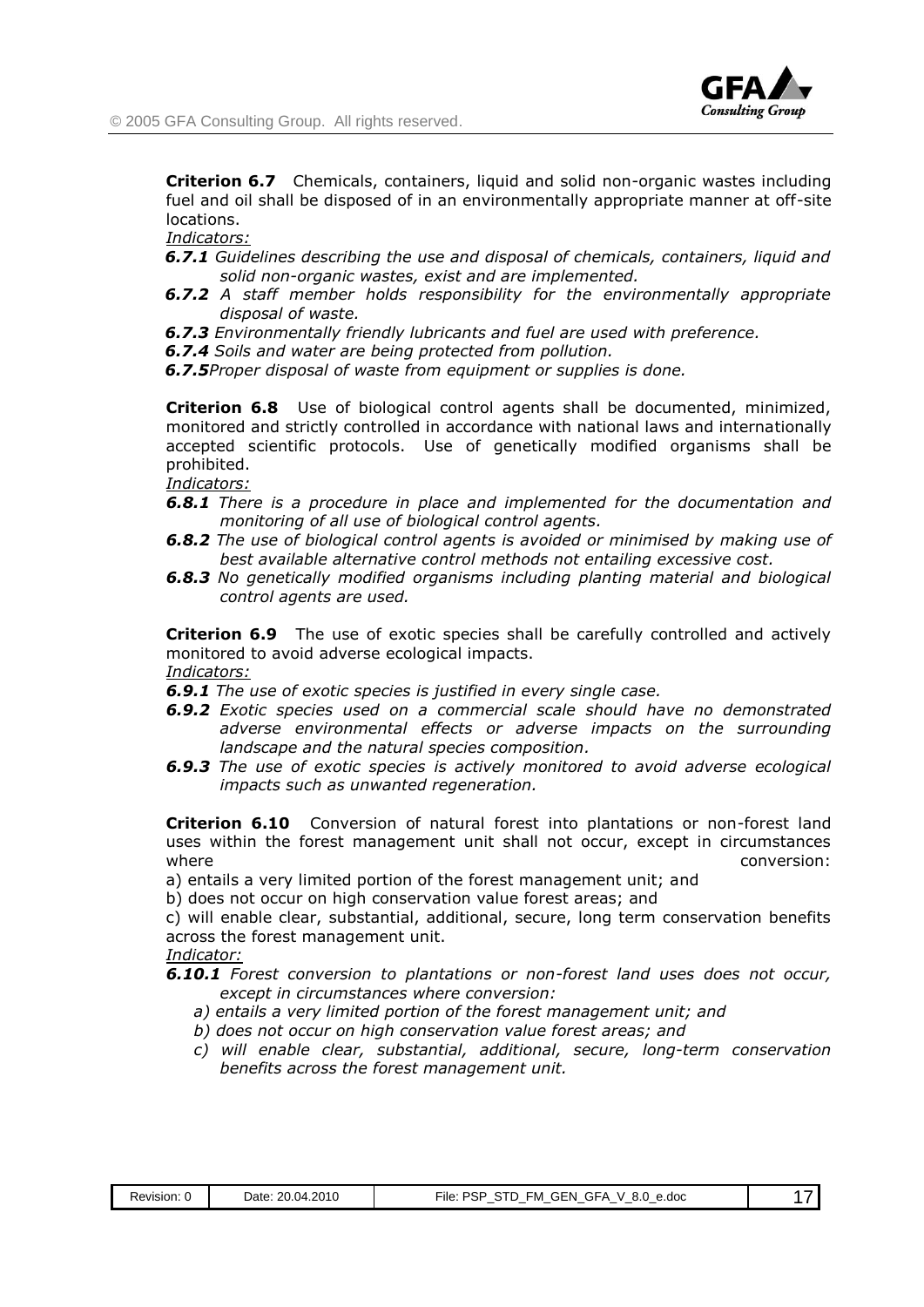

#### **PRINCIPLE #7: LAND-USE and MANAGEMENT PLAN**

**A management plan -- appropriate to the scale and intensity of the operations -- shall be written, implemented, and kept up to date. The long term objectives of management, and the means of achieving them, shall be clearly stated. The forest management plan is integrated into the overall land-use planning and is based on periodical inventories**.

**Criterion 7.1** The management plan and supporting documents shall provide: a) Management objectives.

b) Description of the forest resources to be managed, environmental limitations, land use and ownership status, socio-economic conditions, and a profile of adjacent lands.

c) Description of silvicultural and/or other management system, based on the ecology of the forest in question and information gathered through resource inventories.

d) Rationale for rate of annual harvest and species selection.

e) Provisions for monitoring of forest growth and dynamics.

f) Environmental safeguards based on environmental assessments.

g) Plans for the identification and protection of rare, threatened and endangered species.

h) Maps describing the forest resource base including protected areas, planned management activities and the contract of the contract of the contract of the contract of the contract of the contract of the contract of the contract of the contract of the contract of the contract of the contract of the

and land ownership.

i) Description and justification of harvesting techniques and equipment to be used. *Indicators:*

*7.1.1 The management plan gives information on the management objectives.*

- *7.1.2 The management plan gives a description of the forest resources to be managed, environmental limitations, land use and ownership status, socioeconomic conditions, and a profile of adjacent lands.*
- *7.1.3 The management plan gives a description of silvicultural and/or other management system, based on the ecology of the forest in question and information gathered through resource inventories.*
- *7.1.4 The management plan gives a rationale for rate of annual harvest and species selection.*
- *7.1.5 The management plan gives provisions for monitoring of forest growth and Dynamics.*
- *7.1.6 The management plan gives environmental safeguards based on environmental assessments.*
- *7.1.7 Plans for the identification and protection of rare, threatened and endangered Species.*
- *7.1.8 Maps describing the forest resource base including protected areas, planned management activities and land ownership.*
- *7.1.9 Description and justification of harvesting techniques and equipment to be used.*

| ÷Μ<br>e.doc<br>Date<br>GEN<br>(-ì⊢A<br>Revision:<br>`-ıle.<br>. .<br>o.v<br>. .<br>-<br>_ |  | 4.2010<br>20.04 | $\sim$ $-$<br><b>PSP</b> |  |
|-------------------------------------------------------------------------------------------|--|-----------------|--------------------------|--|
|-------------------------------------------------------------------------------------------|--|-----------------|--------------------------|--|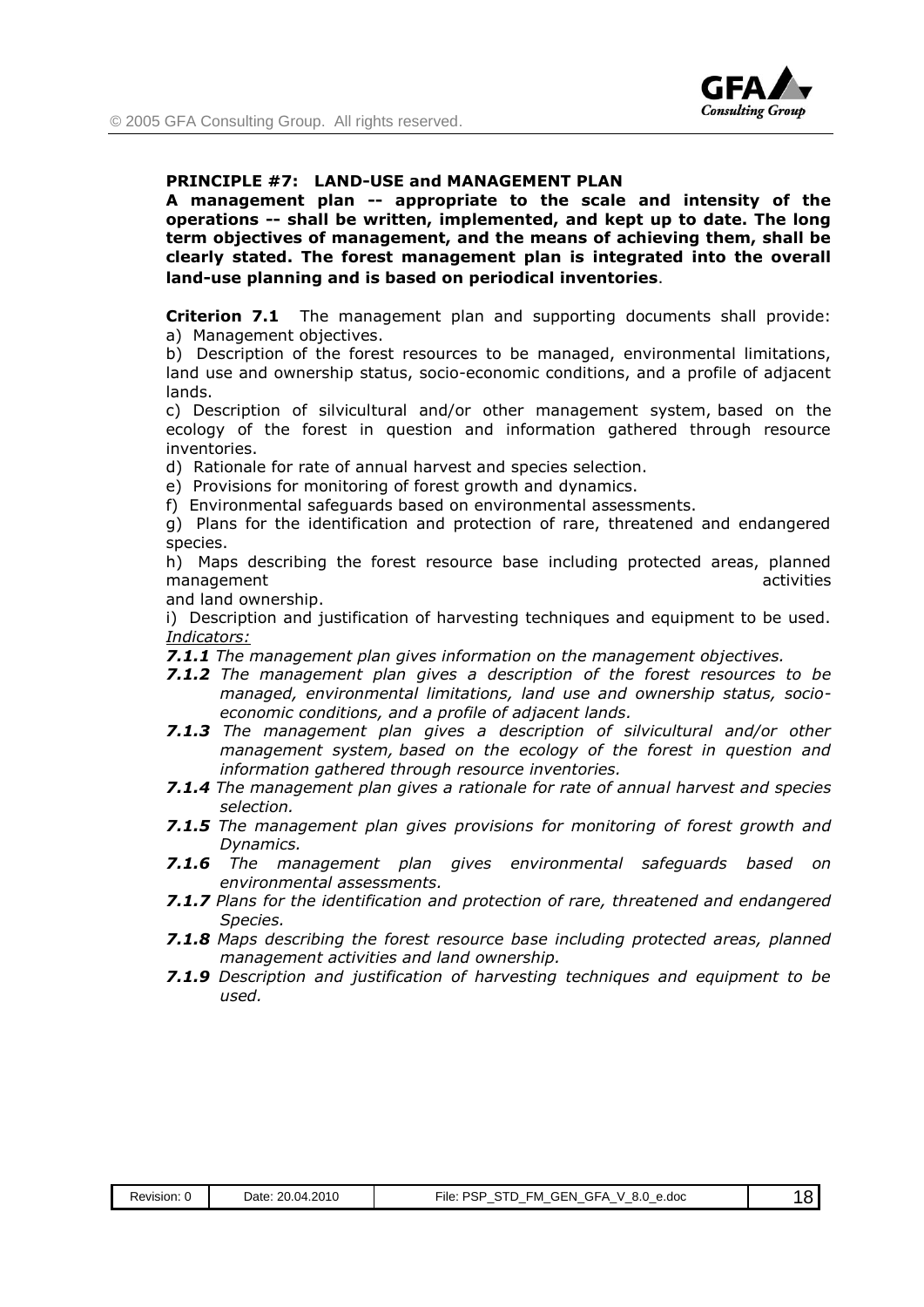

**Criterion 7.2** The management plan shall be periodically revised to incorporate the results of monitoring or new scientific and technical information, as well as to respond to changing environmental, social and economic circumstances. *Indicators:*

- *7.2.1 There is a procedure in place for the regular revision and updating of the management plan.*
- *7.2.2 In the revision of the management plan relevant opinions of research institutes, environmental and social non-government organisations are considered.*
- *7.2.3 There is evidence, that changing environmental, social and economic considerations have been included in the revision of the management plan.*
- *7.2.4 A method to evaluate new scientific and technical developments for the inclusion into the revised management plan is in place.*

**Criterion 7.3** Forest workers shall receive adequate training and supervision to ensure proper implementation of the management plan. *Indicators:*

- *7.3.1 Special further training on ecological and technical aspects of forest management is offered and supported.*
- *7.3.2 Forest workers are thoroughly introduced to their tasks.*
- *7.3.3 Forest workers are aware of the objectives of forest management.*
- *7.3.4 The work of the forest workers is checked at appropriate intervals by the forest manager.*

**Criterion 7.4** While respecting the confidentiality of information, forest managers shall make publicly available a summary of the primary elements of the management plan, including those listed in Criterion 7.1. *Indicators:*

*7.4.1 Regular summaries of the primary elements of the management plan, including those listed in Criterion 7.1 are available to the public. Large scale enterprises (> 10.000 ha) actively inform the public during regular stakeholder meetings (see 4.4.4) (SLIMF: upon request, FME shall make available relevant parts of the management plan to stakeholders who are directly affected by the forest management activities).*

| GFA<br>$-\cdot$ .<br>GEN<br><b>PSP</b><br>1.2010<br><b>STD</b><br>8.0<br>FM.<br>20.04<br>Date<br>e.doc<br>Чlе.<br>Revision: |  |
|-----------------------------------------------------------------------------------------------------------------------------|--|
|-----------------------------------------------------------------------------------------------------------------------------|--|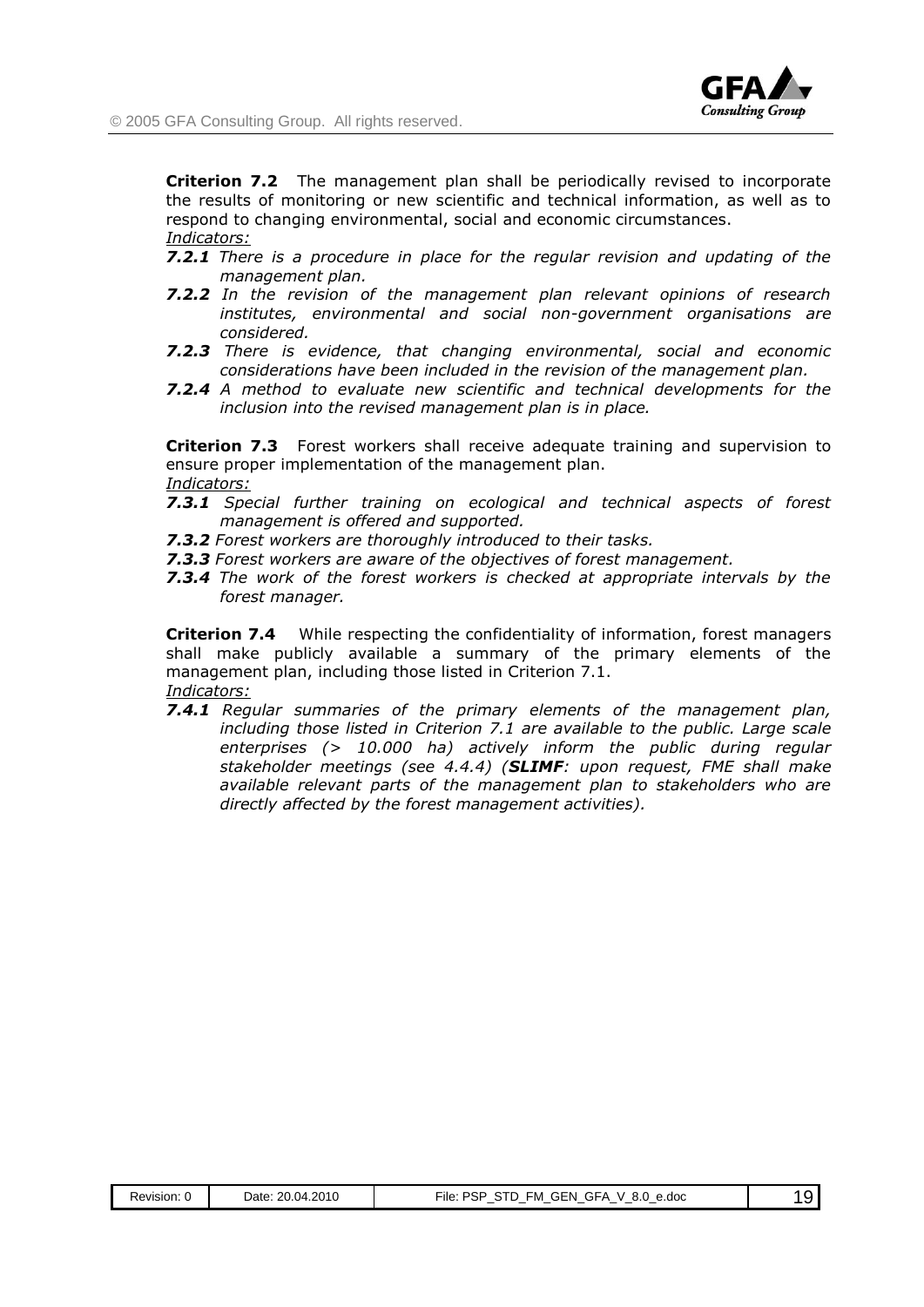

### **PRINCIPLE #8: MONITORING AND ASSESSMENT**

**Monitoring shall be conducted -- appropriate to the scale and intensity of forest management -- to assess the condition of the forest, yields of forest products, chain of custody, management activities and their social and environmental impacts.**

**Criterion 8.1** The frequency and intensity of monitoring should be determined by the scale and intensity of forest management operations as well as the relative complexity and fragility of the affected environment. Monitoring procedures should be consistent and replicable over time to allow comparison of results and assessment of change.

#### *Indicators:*

- *8.1.1 All activities that require monitoring are identified .*
- *8.1.2 A plan and design, based upon consistent and replicable procedures exists and is implemented for periodic monitoring and reporting.*
- *8.1.3 The frequency and expense of monitoring is appropriate to scale and intensity of forest management operations as well as the relative complexity of the affected environment.*

**Criterion 8.2** Forest management should include the research and data collection needed to monitor, at a minimum, the following indicators:

- a) Yield of all forest products harvested.
- b) Growth rates, regeneration and condition of the forest.
- c) Composition and observed changes in the flora and fauna.
- d) Environmental and social impacts of harvesting and other operations.
- e) Costs, productivity, and efficiency of forest management.

- *8.2.1 Yields of all forest products harvested are recorded.*
- *8.2.2 Where standard growth models or information on regeneration of commercial species is not known, there is a programme in place to collect detailed information for future management.*
- *8.2.3 The condition of the forest (presence of pests, diseases, evidence of soil compaction, erosion etc) is regularly monitored and reviewed.*
- *8.2.4 Conservation areas (see 6.2) are regularly monitored to ensure that there is no evidence of deterioration or disturbance.*
- *8.2.5 Composition and changes in the flora and fauna and the effectiveness of conservation activities, particularly of rare, threatened and endangered species are monitored.*
- *8.2.6 Indicators of environmental and social impacts of forest operations, including health and safety, are determined and monitoring data collected.*
- *8.2.7 Contractors´ performance is monitored, including compliance with contract Specifications.*
- *8.2.8 Costs of all forest management activities are recorded and evaluated to judge productivity, and efficiency of forest management.*

| Revision: | Date: 20.04.2010 | <b>GFA</b><br><b>GEN</b><br><b>PSP</b><br>FM<br><b>STD</b><br>Fig.<br>8.0<br>e.doc<br>$\mathcal{L}$ | $\mathbf{r}$ |
|-----------|------------------|-----------------------------------------------------------------------------------------------------|--------------|
|-----------|------------------|-----------------------------------------------------------------------------------------------------|--------------|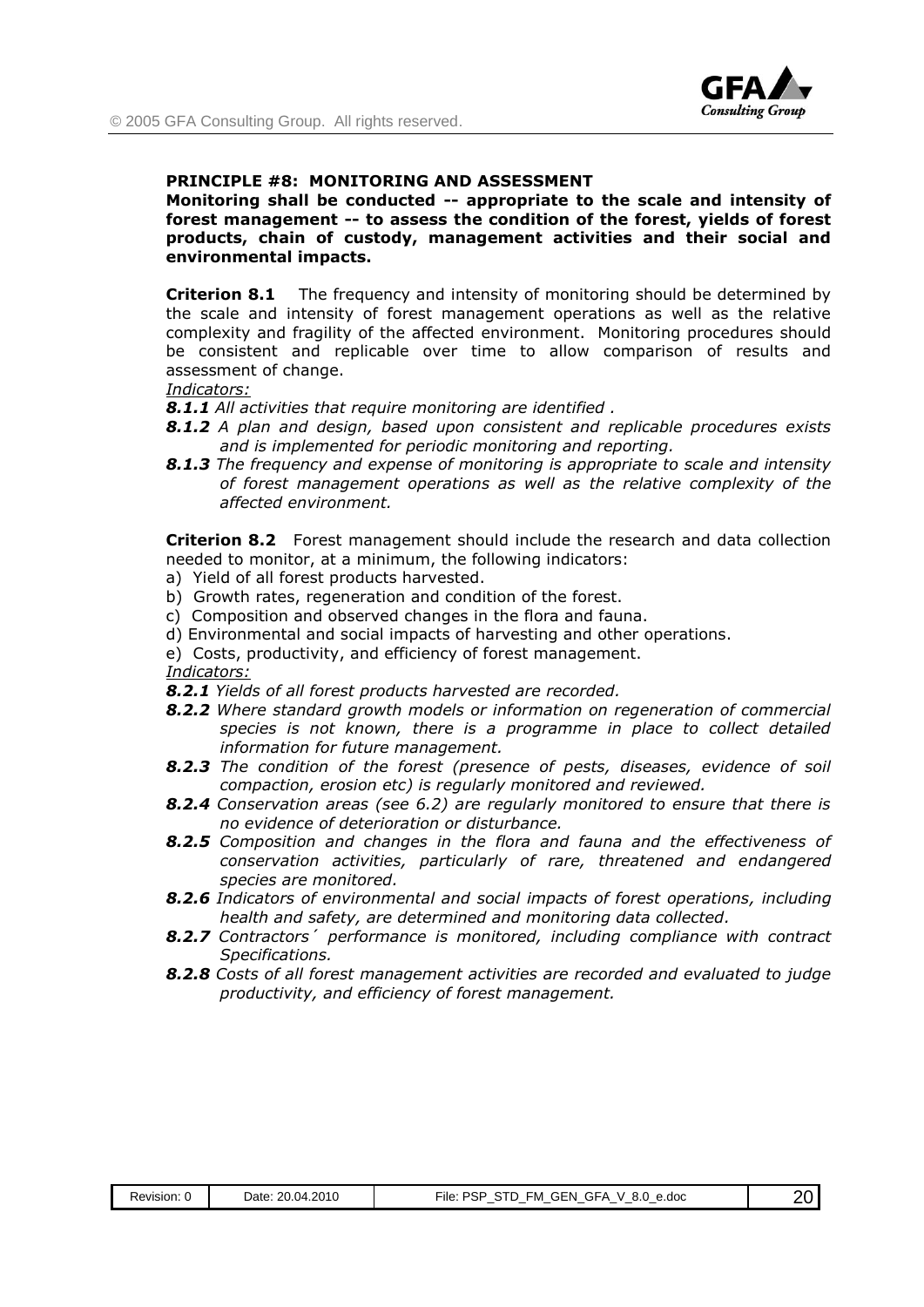

**Criterion 8.3** Documentation shall be provided by the forest manager to enable monitoring and certifying organizations to trace each forest product from its origin, a process known as the "chain of custody." *Indicators:*

- *8.3.1 Forest products that are to be sold as certified are readily identifiable as originating from the evaluated forest. This may be achieved through physical marking of the timber, a system of paper control, daily or weekly production records, or a combination of these and similar techniques.*
- *8.3.2 All products sold by the forest operation as certified are recorded with: product type ("FSC Pure" unless introduction of other terms in FSC COC standards), quantity or volume, date, FSC license number (GFA-FM/COCxxxxxx), customer, and information on forest gate. This is backed up by evidence in the bookkeeping system (invoices, bills of lading, orders etc.).*
- *8.3.3 Any use of the FSC trademark is in accordance with FSC trademark standard (FSC-STD-50-001 and related/replacing FSC policies) and is approved by GFA or other authorized institutions prior to application.*

**Criterion 8.4** The results of monitoring shall be incorporated into the implementation and revision of the management plan. *Indicators:*

- *8.4.1 There is a system that demonstrates how to incorporate monitoring results into the implementation revision of the management plan(SLIMF: refer to indicators 7.2.3 and 7.2.4).*
- *8.4.2 Changes to management proposed in the course of analysis of monitoring results are implemented (SLIMF: refer to indicators 7.2.3 and 7.2.4).*

**Criterion 8.5** While respecting the confidentiality of information, forest managers shall make publicly available a summary of the results of monitoring indicators, including those listed in Criterion 8.2.

*Indicators:*

*8.5.1 Regular summaries of monitoring results and analysis by FMU are available to the public. Large scale enterprises (> 10.000 ha) actively inform the public during regular stakeholder meetings (see 4.4.4). (SLIMF: upon request, FME shall make available relevant parts of the management plan to stakeholders who are directly affected by the forest management activities).*

| ⊀evision:<br>л. | 20.04.2010<br>⊃ate | ---<br>ົ<br>ner<br><b>ТГ.</b><br>.-FN<br>e.doc<br>Eile.<br>∽M<br>$\cdot$ $\cdot$<br>ι-ι−<br>ö.l<br>ாட<br>ு<br>-<br>-<br>-<br>$\overline{\phantom{a}}$<br>_<br>$\sim$<br>$\overline{\phantom{a}}$ |  |
|-----------------|--------------------|--------------------------------------------------------------------------------------------------------------------------------------------------------------------------------------------------|--|
|                 |                    |                                                                                                                                                                                                  |  |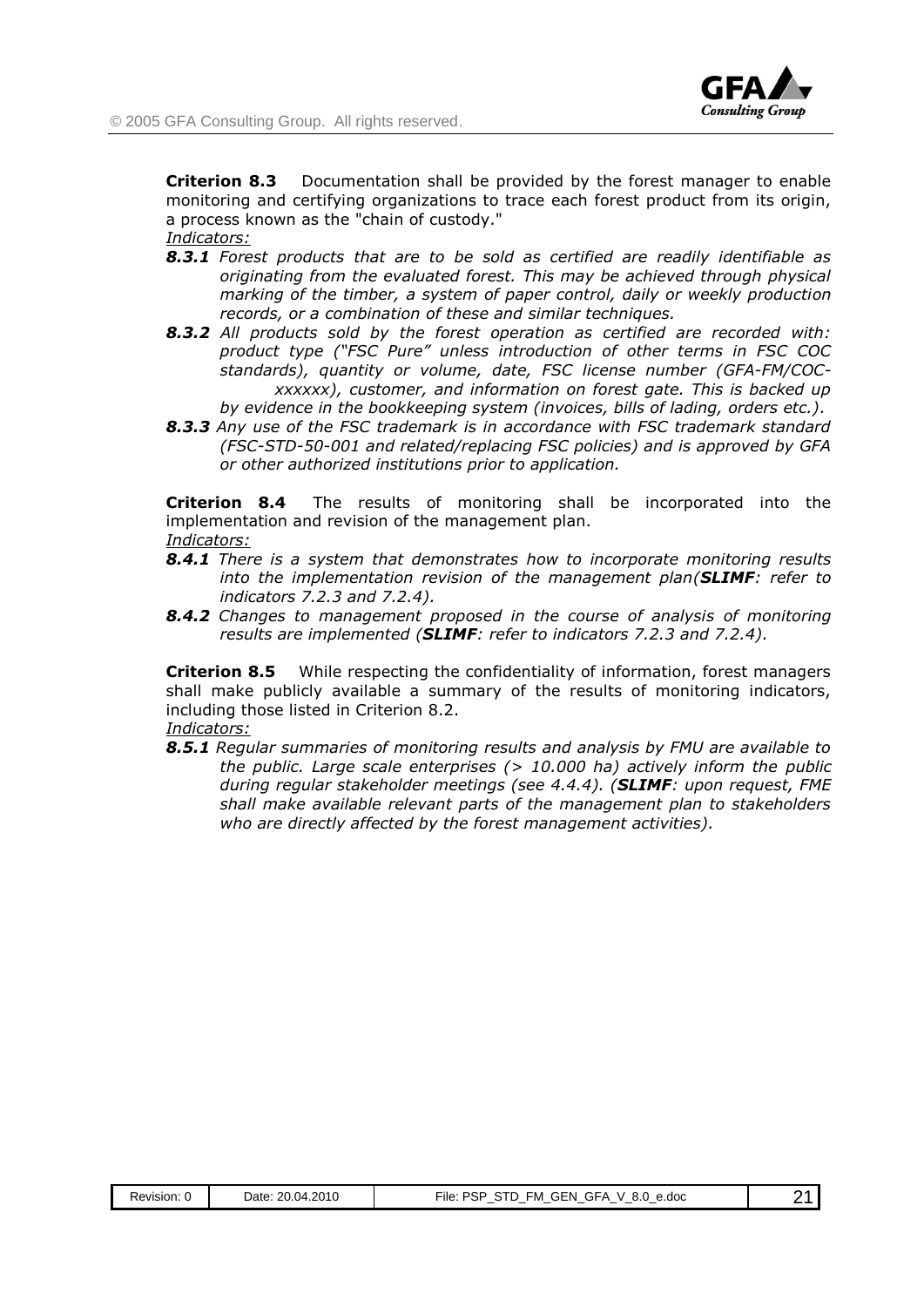

#### **PRINCIPLE #9: MAINTENANCE OF HIGH CONSERVATION VALUE FORESTS Management activities in high conservation value forests shall maintain or enhance the attributes which define such forests. Decisions regarding high conservation value forests shall always be considered in the context of a precautionary approach.**

**Criterion 9.1** Assessment to determine the presence of the attributes consistent with High Conservation Value Forests will be completed, appropriate to scale and intensity of forest management.

- *Indicators:*
- *9.1.1 The FMU has been adequately assessed (in consultation with relevant organisations, e.g. conservation organisations, regulatory authorities and other local and national stakeholders) and any HCVF and their biological and/or socio-economic or cultural attributes have been identified.*
- *9.1.2 The assessment procedure is documented and records of the consultation and sources of information are maintained.*
- *9.1.3 If HCV are present, the management is familiar with the existent attributes and maps are available that locate HCV forests and other protected areas.*

*Criterion 9.2* The consultative portion of the certification process must place emphasis on the identified conservation attributes, and options for the maintenance thereof.

*Indicators / Important questions:*

- *9.2.1 The owner/manager has determined appropriate management prescriptions for the HCVF in consultation with relevant organisations, e.g. conservation organisations, regulatory authorities and other local and national stakeholders.*
- *9.2.2 When an HCVF has been identified for its socio-economic or cultural attributes, there should be joint analysis and decision making with the stakeholders directly affected; all reasonable efforts should be made to establish co-management agreements with these stakeholders.*

**Criterion 9.3** The management plan shall include and implement specific measures that ensure the maintenance and/or enhancement of the applicable conservation attributes consistent with the precautionary approach. These measures shall be specifically included in the publicly available management plan summary.

- *9.3.1 The management plan specifies identified HCV attributes and maps show the critical areas.*
- *9.3.2 The management plan specifies measures that ensure the maintenance and/or enhancement of the applicable HCV attributes.*
- *9.3.3 The public summary of the management plan is available as under 7.5. and contains the prescribed measures to enhance the identified HCV attributes.*

| Revision: | 20.04.2010<br>⊃ate: | <b>GFA</b><br><b>GEN</b><br><b>PSP</b><br>FM<br>File:<br>8.0<br>STD<br>e.doc<br>$\overline{\phantom{0}}$<br>∼<br>-<br>$\overline{\phantom{a}}$ |  |
|-----------|---------------------|------------------------------------------------------------------------------------------------------------------------------------------------|--|
|-----------|---------------------|------------------------------------------------------------------------------------------------------------------------------------------------|--|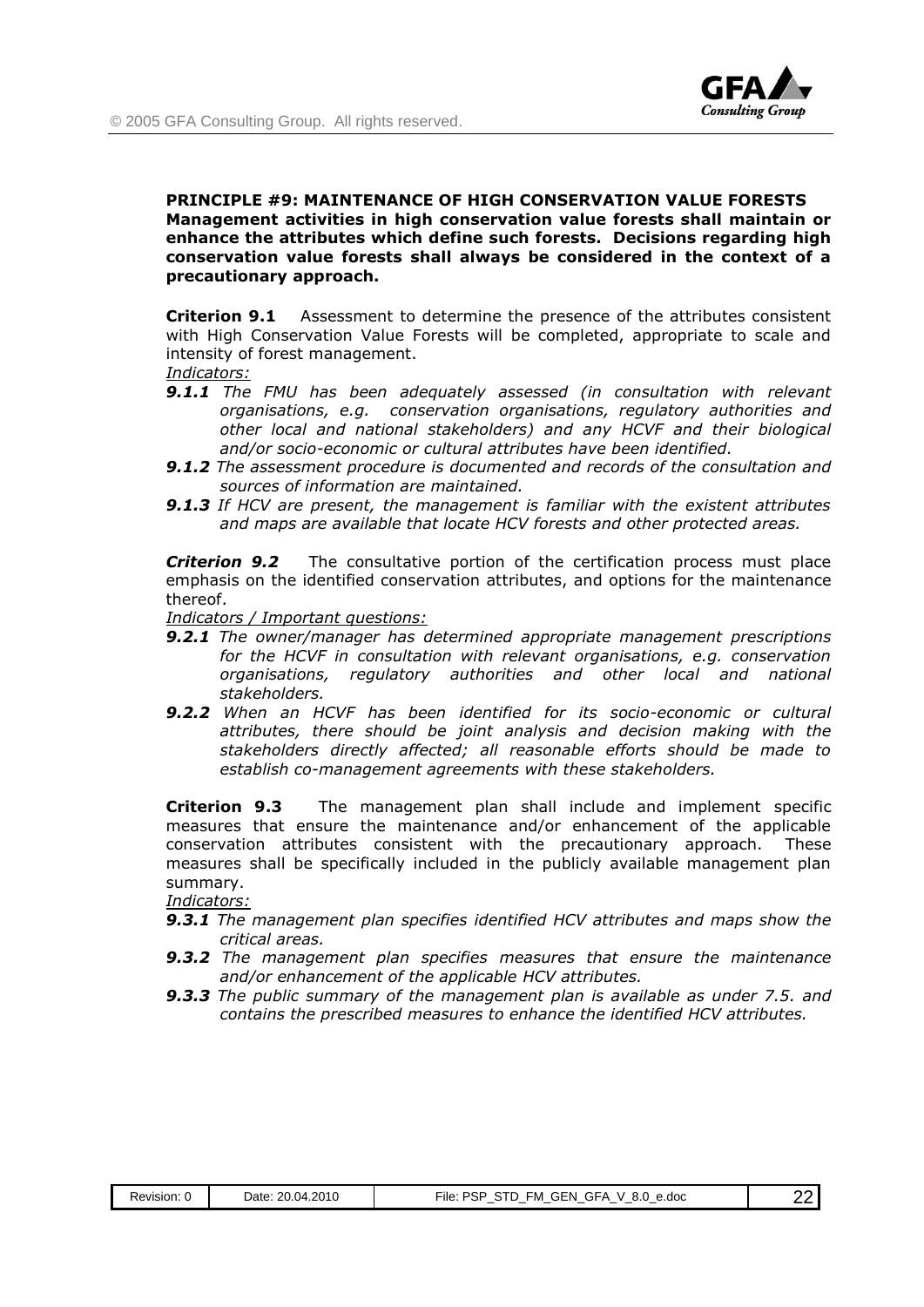

**Criterion 9.4** Annual monitoring shall be conducted to assess the effectiveness of the measures employed to maintain or enhance the applicable conservation attributes.

- *9.4.1 Monitoring indicators and frequency are defined in consultation with relevant organisations, e.g. conservation organisations, regulatory authorities and other local and national stakeholders, to monitor effectiveness of each measure described in the management plan (SLIMF: Refer indicators 8.2.4 – 8.2.6) .*
- *9.4.2 Records of monitoring are kept and used to adapt future management.*

| 4.2010<br>3.0<br>C<br>GEN<br>. PSP<br>GFA<br>20.04<br>e.doc<br>Date<br>-M<br>∵lle:<br>Revision:<br>- | -- |
|------------------------------------------------------------------------------------------------------|----|
|------------------------------------------------------------------------------------------------------|----|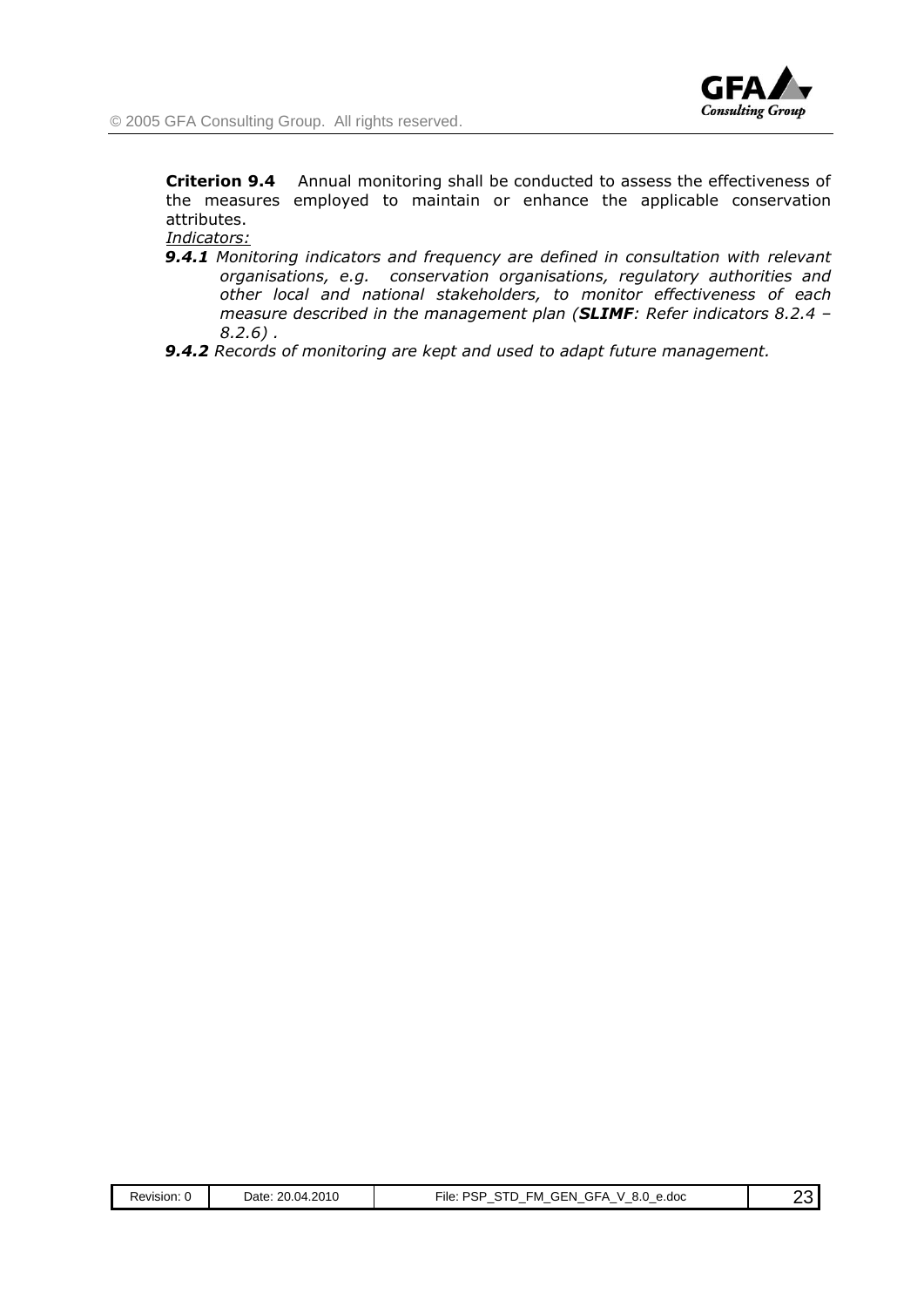

## **PRINCIPLE # 10: PLANTATIONS**

**Plantations shall be planned and managed in accordance with Principles and Criteria 1 - 9, and Principle 10 and its Criteria. While plantations can provide an array of social and economic benefits, and can contribute to satisfying the world's needs for forest products, they should complement the management of, reduce pressures on, and promote the restoration and conservation of natural forests.**

**Criterion 10.1** The management objectives of the plantation, including natural forest conservation and restoration objectives, shall be explicitly stated in the management plan, and clearly demonstrated in the implementation of the plan. *Indicators:*

- *10.1.1 Objectives of plantation management are included in the management plan, recognizing natural forest conservation and restoration.*
- *10.1.2 Forest management plan includes strategies or elements to conserve natural forests and to restore degraded sites.*
- *10.1.3 Clear evidence of the implementation of the management plan is given. -> see also C 7.1 - 7.5*

**Criterion 10.2** The design and layout of plantations should promote the protection, restoration and conservation of natural forests, and not increase pressures on natural forests. Wildlife corridors, streamside zones and a mosaic of stands of different ages and rotation periods shall be used in the layout of the plantation, consistent with the scale of the operation. The scale and layout of plantation blocks shall be consistent with the patterns of forest stands found within the natural landscape.

#### *Indicators:*

*10.2.1 Plantation management is designed to maintain or enhance characteristics of adjacent natural forest.*

*10.2.2 Policies and procedures are implemented which ensure that:*

- *a) a mosaic of stand ages and rotations are created and maintained;*
- *b) wildlife corridors are provided;*

*c) where there are corridors of natural vegetation by streamsides or in gullies* 

*d) these are protected from planting and harvesting operations, and developed*

*e) into streamside reserved areas.*

*10.2.3 Both general siting and internal design of plantations are in harmony with the landscape of the area.*

**Criterion 10.3** Diversity in the composition of plantations is preferred, so as to enhance economic, ecological and social stability. Such diversity may include the size and spatial distribution of management units within the landscape, number and genetic composition of species, age classes and structures. *Indicators:*

- *10.3.1 Plantation management maintains and/or enhances landscape diversity by varying block size and their distribution in the landscape.*
- *10.3.2 Management makes provision for the use of a variety of tree species and provenances or other plants.*

| Revision: | 20.04.2010<br>Date | File.<br>ner<br>$\Omega$<br>тn<br>GEN<br>GFA<br>-M<br>e.doc<br>o.u<br>M<br>ъr<br>` I L<br>-<br>$\overline{\phantom{a}}$<br>_<br>$\overline{\phantom{a}}$ | Λ |
|-----------|--------------------|----------------------------------------------------------------------------------------------------------------------------------------------------------|---|
|           |                    |                                                                                                                                                          |   |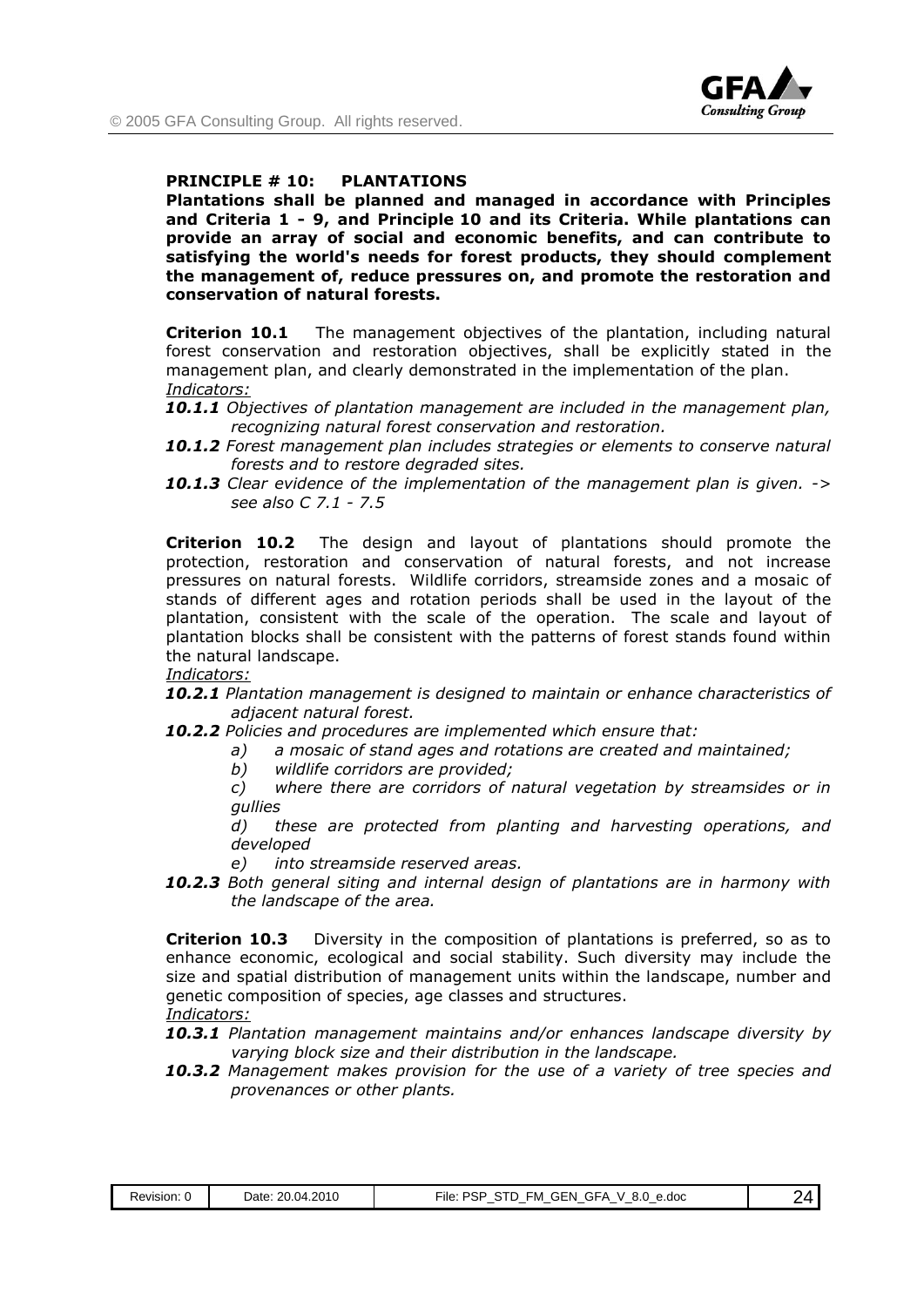

**Criterion 10.4** The selection of species for planting shall be based on their overall suitability for the site and their appropriateness to the management objectives. In order to enhance the conservation of biological diversity, native species are preferred over exotic species in the establishment of plantations and the restoration of degraded ecosystems. Exotic species, which shall be used only when their performance is greater than that of native species, shall be carefully monitored to detect unusual mortality, disease, or insect outbreaks and adverse ecological impacts.

#### *Indicators:*

- *10.4.1 There is a clear justification for the choice of species and genotypes chosen*  for the plantation, which takes into account the objectives of the plantation, *and the climate, geology and soils at the planting sites.*
- *10.4.2 If exotic species were chosen, the greater performance has to be proven.*
- *10.4.3 Invasive species are not planted.*
- *10.4.4 A documented procedure to monitor the performance of exotic species in place and implemented.*
- *10.4.5 Emphasis should be placed on planting and/or applied research on forest species native to the region.*

**Criterion 10.5** A proportion of the overall forest management area, appropriate to the scale of the plantation and to be determined in regional standards, shall be managed so as to restore the site to a natural forest cover. *Indicators:*

- *10.5.1 An appropriate proportion (in general 5 – 10 %) of the overall forest management area is managed so as to restore the site to a natural forest cover (SLIMF: Improvements to the ecological value of the plantation are made where conservation features exists).*
- *10.5.2 A documented strategy (as part of the management plan) for the area to be restored to a natural forest is available and being implemented.*
- *10.5.3 The area to be restored to a natural forest cover is demarcated on maps and considered in planning documents.*

**Criterion 10.6** Measures shall be taken to maintain or improve soil structure, fertility, and biological activity. The techniques and rate of harvesting, road and trail construction and maintenance, and the choice of species shall not result in long term soil degradation or adverse impacts on water quality, quantity or substantial deviation from stream course drainage patterns. *Indicators:*

- *10.6.1 Means to protect soils and water resources are explicitly detailed in management plans or supporting documents.*
- *10.6.2 Plans and procedures for reforestation after harvesting are designed to minimise exposure of bare soil, and to ensure that trees are re-established as rapidly as possible.*
- *10.6.3 There is no evidence of site degradation in the field.*
- *10.6.4 Management practices do not cause a reduction in water quantity and/or alter drainage patterns.*

| Revision: | 4.2010<br>20.04<br>Date | ---<br>DQL<br>8.0<br>ິ<br>GEN<br>GEA<br>۰M<br>e.doc<br>≻ıle<br>וכי | $\mathbf{v}$ |
|-----------|-------------------------|--------------------------------------------------------------------|--------------|
|-----------|-------------------------|--------------------------------------------------------------------|--------------|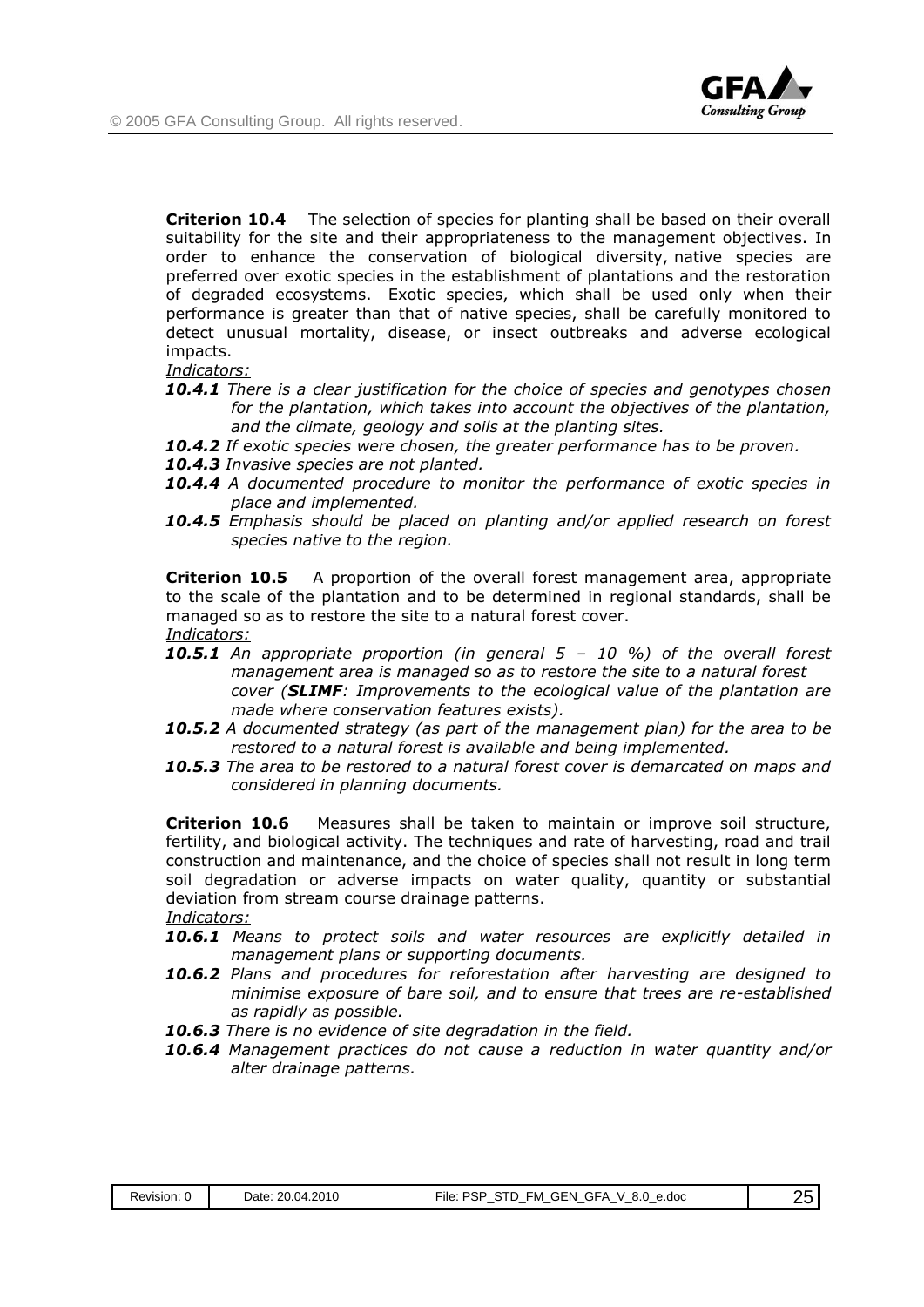

**Criterion 10.7** Measures shall be taken to prevent and minimize outbreaks of pests, diseases, fire and invasive plant introductions. Integrated pest management shall form an essential part of the management plan, with primary reliance on prevention and biological control methods rather than chemical pesticides and fertilizers. Plantation management should make every effort to move away from chemical pesticides and fertilizers, including their use in nurseries. *Indicators:*

*10.7.1 The principle forest pests and diseases are identified.*

- *10.7.2 A documented procedure for integrated pest management, including invasive plants, with primary reliance on prevention and biological control methods is being implemented.*
- *10.7.3 The need for fire management and control has been evaluated and, if necessary, a procedure and adequate equipment for the prevention and fight of forest fires is being implemented.*
- *10.7.4 A policy to minimise the use of chemicals and fertilizers, including their use in nurseries, is being implemented.*

**Criterion 10.8** Appropriate to the scale and diversity of the operation, monitoring of plantations shall include regular assessment of potential on-site and off-site ecological and social impacts, (e.g. natural regeneration, effects on water resources and soil fertility, and impacts on local welfare and social well-being), in addition to those elements addressed in principles 8, 6 and 4. No species should be planted on a large scale until local trials and/or experience have shown that they are ecologically well-adapted to the site, are not invasive, and do not have significant negative ecological impacts on other ecosystems. Special attention will be paid to social issues of land acquisition for plantations, especially the protection of local rights of ownership, use or access.

*Indicators:*

- *10.8.1 There is no large scale planting of species that have not been shown to be appropriate to the site on the basis of local trials or experience.*
- *10.8.2 Plantations are not established on sites of important or sensitive ecosystems; areas of high or unique biological diversity; planned conservation or protection areas or where there are possible adverse effects on an important water catchment area.*
- *10.8.3 Monitoring includes evaluation of potential onsite and off-site ecological and social impacts of plantation activities (also see criterion 8.2). (SLIMF: FME shall document negative environmental or social impacts and design and implement measures to address the impacts).*
- *10.8.4 The purchase of lands or land leases for plantation establishment does not adversely impact the community and/or resource use by local people and no plantations will be established on lands where ownership and use rights have not been settled.*

**Criterion 10.9** Plantations established in areas converted from natural forests after November 1994 normally shall not qualify for certification. Certification may be allowed in circumstances where sufficient evidence is submitted to the certification body that the manager/owner is not responsible directly or indirectly of such conversion.

*Indicator:*

*10.9.1 There is written evidence that the plantation was not established on land converted from natural forest after November 1st 1994 (but see 6.10 and 0.9), unless there is clear evidence that the current owner(s) and manager(s) were not directly or indirectly responsible for the conversion.*

| Revision | 2010<br>በ4<br>,,<br>)ate<br>$\cdot$ | e.doc<br>∹ile<br>⊢M<br>-NI<br>$\mathbf{r}$<br>. T E<br>ه ۱۳<br>$\mathbf{v}$<br>ີີ<br>$\overline{\phantom{a}}$<br>$\overline{\phantom{a}}$<br>_<br>$\sim$<br>$\overline{\phantom{a}}$<br>$\overline{\phantom{a}}$ | ,,<br>— <u>—</u> |  |
|----------|-------------------------------------|------------------------------------------------------------------------------------------------------------------------------------------------------------------------------------------------------------------|------------------|--|
|          |                                     |                                                                                                                                                                                                                  |                  |  |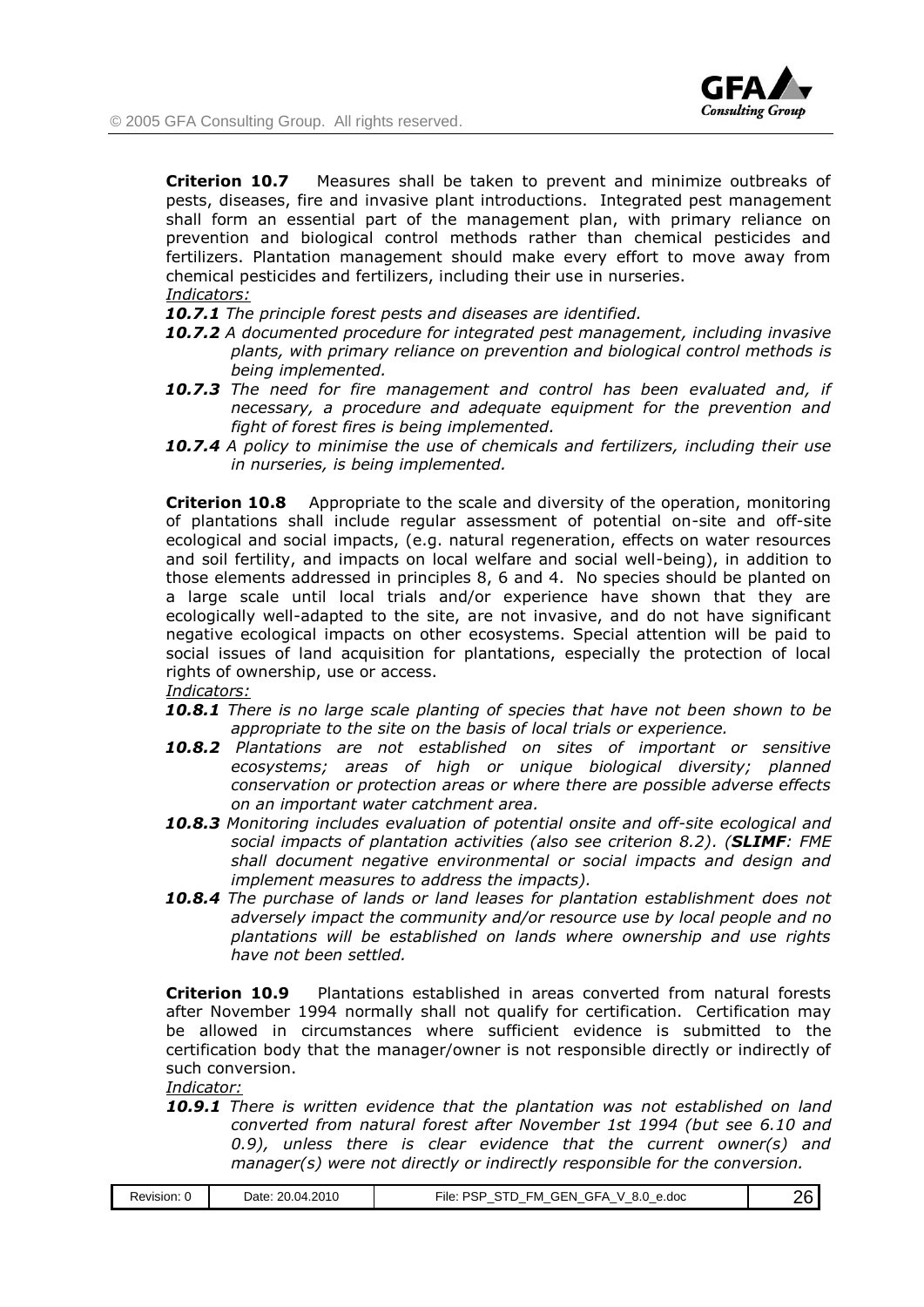

## **GLOSSARY**

(from: "FSC Principle and Criteria". FSC Document No. 1.2, Revised Version of January 1999)

Words in this document are used as defined in most standard English language dictionaries. The precise meaning and local interpretation of certain phrases (such as local communities) should be decided in the local context by forest managers and certifiers. In this document, the words below are understood as follows:

**Biological diversity:** The variability among living organisms from all sources including, inter alia, terrestrial, marine and other aquatic ecosystems and the ecological complexes of which they are a part; this includes diversity within species, between species and of ecosystems. (see Convention on Biological Diversity, 1992)

**Biological diversity values:** The intrinsic, ecological, genetic, social, economic, scientific, educational, cultural, recreational and aesthetic values of biological diversity and its components. (see Convention on Biological Diversity, 1992)

**Biological control agents:** Living organisms used to eliminate or regulate the population of other living organisms.

**Chain of custody:** The channel through which products are distributed from their origin in the forest to their end-use.

**Chemicals:** The range of fertilizers, insecticides, fungicides, and hormones which are used in forest management.

**Criterion** (pl. Criteria): A means of judging whether or not a Principle (of forest stewardship) has been fulfilled.

**Customary rights:** Rights which result from a long series of habitual or customary actions, constantly repeated, which have, by such repetition and by uninterrupted acquiescence, acquired the force of a law within a geographical or sociological unit.

**Ecosystem:** A community of all plants and animals and their physical environment, functioning together as an interdependent unit.

**Endangered species:** Any species which is in danger of extinction throughout all or a significant portion of its range.

**Exotic species:** An introduced species not native or endemic to the area in question.

**Forest integrity:** The composition, dynamics, functions and structural attributes of a natural forest.

**Forest management/manager:** The people responsible for the operational management of the forest resource and of the enterprise, as well as the management system and structure, and the planning and field operations.

**Genetically modified organisms:** Biological organisms which have been induced by various means to consist of genetic structural changes.

**Indigenous lands and territories:** The total environment of the lands, air, water, sea, sea-ice, flora and fauna, and other resources which indigenous peoples have traditionally owned or otherwise occupied or used. (Draft Declaration of the Rights of Indigenous Peoples: Part VI)

**Indigenous peoples:** "The existing descendants of the peoples who inhabited the present territory of a country wholly or partially at the time when persons of a different culture or ethnic origin arrived there from other parts of the world, overcame them and, by conquest, settlement, or other means reduced them to a non-dominant or colonial situation; who today live more in conformity with their particular social, economic and cultural customs and traditions than with the institutions of the country of which they now form a part, under State structure which incorporates mainly the national, social and cultural characteristics of other

|--|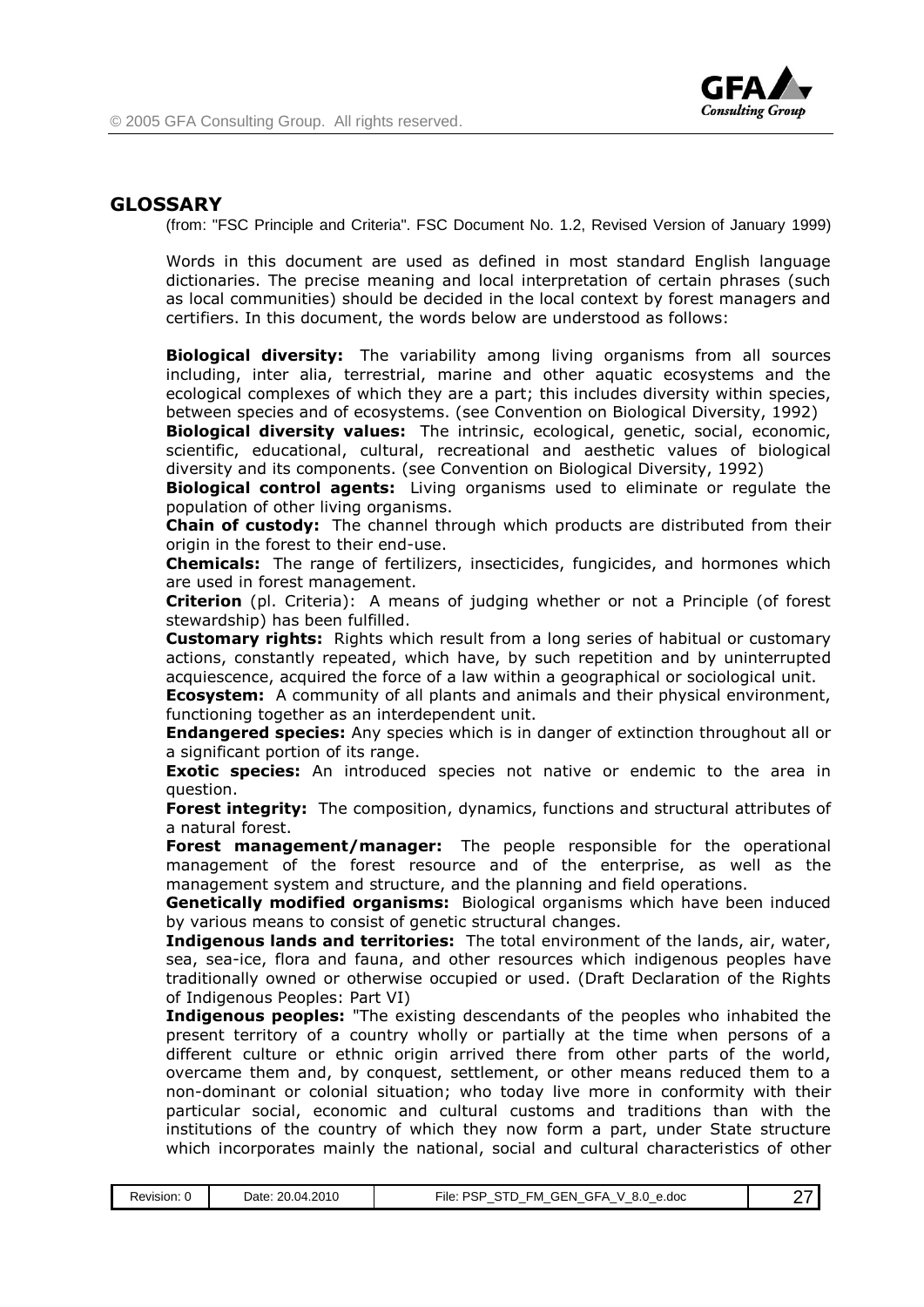

segments of the population which are predominant." (Working definition adopted by the UN Working Group on Indigenous Peoples).

| 4.2010<br>8.0<br>PSF<br>20.0 <sup>2</sup><br>-04<br>GEN<br>Date:<br>e.doc<br>. GF^<br>-ile<br>Revision: C<br>∙M<br>M<br>JC<br>$\overline{\phantom{a}}$<br>$\overline{\phantom{a}}$<br>$\overline{\phantom{a}}$<br>$\sim$<br>-<br>$\overline{\phantom{a}}$<br>_ |  |
|----------------------------------------------------------------------------------------------------------------------------------------------------------------------------------------------------------------------------------------------------------------|--|
|----------------------------------------------------------------------------------------------------------------------------------------------------------------------------------------------------------------------------------------------------------------|--|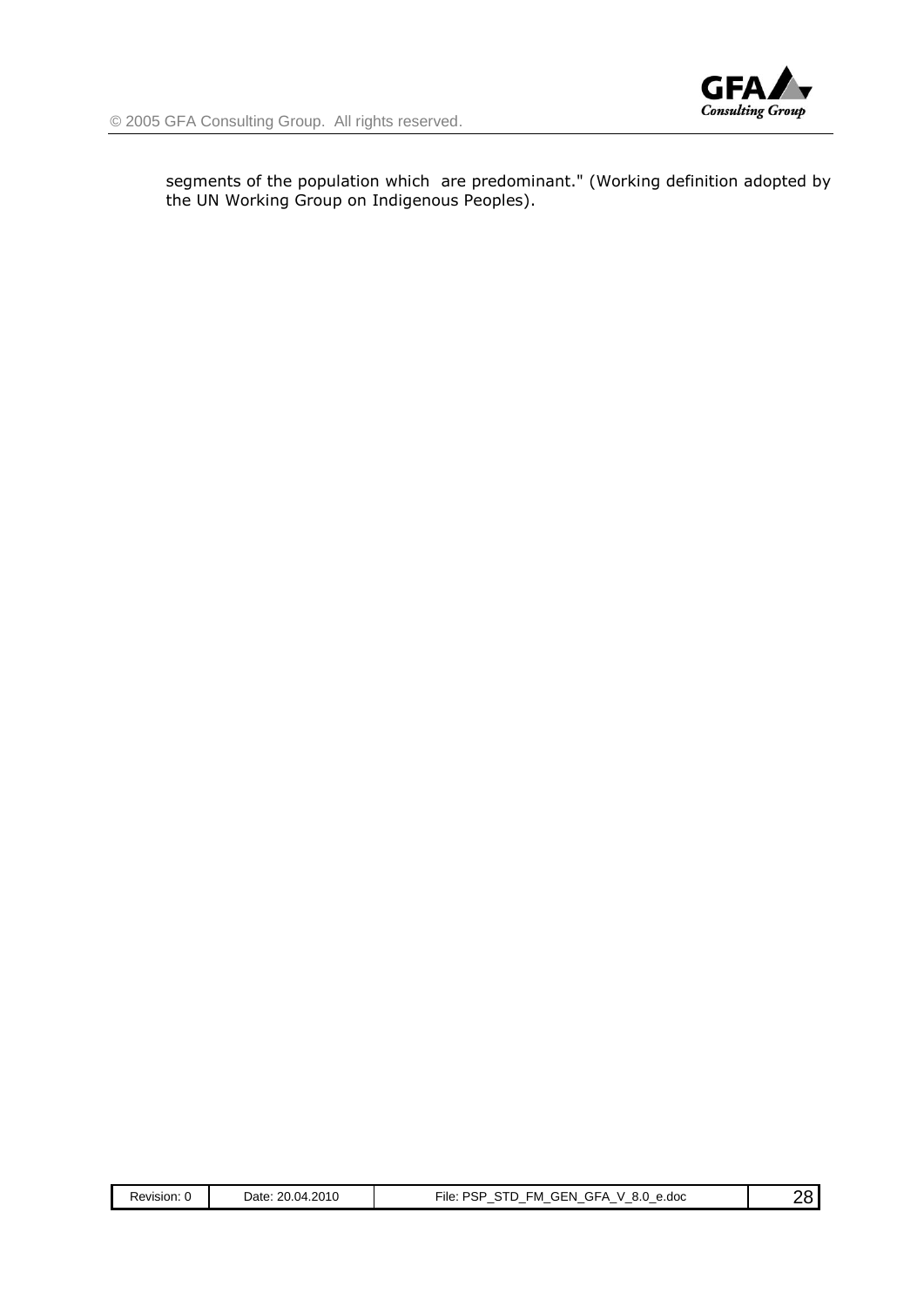

## **High Conservation Value Forests:**

High Conservation Value Forests are those that possess one or more of the following attributes:

a) forest areas containing globally, regionally or nationally significant:

- concentrations of biodiversity values (e.g. endemism, endangered species, refugia); and/or
- large landscape level forests, contained within, or containing the management unit, where viable populations of most if not all naturally occurring species exist in natural patterns of distribution and abundance

2) forest areas that are in or contain rare, threatened or endangered ecosystems

3) forest areas that provide basic services of nature in critical situations (e.g. watershed protection,

erosion control)

4) forest areas fundamental to meeting basic needs of local communities (e.g. subsistence, health) and/or critical to local communities' traditional cultural identity (areas of cultural, ecological, economic or religious significance identified in cooperation with such local communities).

**Landscape**: A geographical mosaic composed of interacting ecosystems resulting from the influence of geological, topographical, soil, climatic, biotic and human interactions in a given area.

**Local laws:** Includes all legal norms given by organisms of government whose jurisdiction is less than the national level, such as departmental, municipal and customary norms.

**Long term:** The time-scale of the forest owner or manager as manifested by the objectives of the management plan, the rate of harvesting, and the commitment to maintain permanent forest cover. The length of time involved will vary according to the context and ecological conditions, and will be a function of how long it takes a given ecosystem to recover its natural structure and composition following harvesting or disturbance, or to produce mature or primary conditions.

**Native species:** A species that occurs naturally in the region; endemic to the area.

**Natural cycles:** Nutrient and mineral cycling as a result of interactions between soils, water, plants, and animals in forest environments that affect the ecological productivity of a given site.

**Natural Forest:** Forest areas where many of the principal characteristics and key elements of native ecosystems such as complexity, structure and diversity are present, as defined by FSC approved national and regional standards of forest management.

**Nontimber forest products:** All forest products except timber, including other materials obtained from trees such as resins and leaves, as well as any other plant and animal products.

**Other forest types:** Forest areas that do not fit the criteria for plantation or natural forests and which are defined more specifically by FSC-approved national and regional standards of forest stewardship.

**Plantation:** Forest areas lacking most of the principal characteristics and key elements of native ecosystems as defined by FSC-approved national and regional standards of forest stewardship, which result from the human activities of either planting, sowing or intensive silvicultural treatments.

**Principle:** An essential rule or element; in FSC's case, of forest stewardship.

**Silviculture:** The art of producing and tending a forest by manipulating its establishment, composition and growth to best fulfil the objectives of the owner. This may, or may not, include timber production.

**Succession:** Progressive changes in species composition and forest community structure caused by natural processes (nonhuman) over time.

| STE<br>-ile.<br>e.doc<br>Pevision:<br>∽м<br>Jate<br>√iFN<br>⊬⊤ت<br>٥۲<br>o.u<br>.<br>$\overline{\phantom{a}}$<br>$\overline{\phantom{a}}$<br>$\overline{\phantom{a}}$<br>$\overline{\phantom{a}}$<br>$\overline{\phantom{a}}$<br>$\overline{\phantom{a}}$<br>$\overline{\phantom{a}}$ |  | 20.04.2010 | $\sim$ $-$<br>$\overline{\phantom{a}}$<br>י הר | . .<br>. .<br>.<br>__ |
|---------------------------------------------------------------------------------------------------------------------------------------------------------------------------------------------------------------------------------------------------------------------------------------|--|------------|------------------------------------------------|-----------------------|
|---------------------------------------------------------------------------------------------------------------------------------------------------------------------------------------------------------------------------------------------------------------------------------------|--|------------|------------------------------------------------|-----------------------|